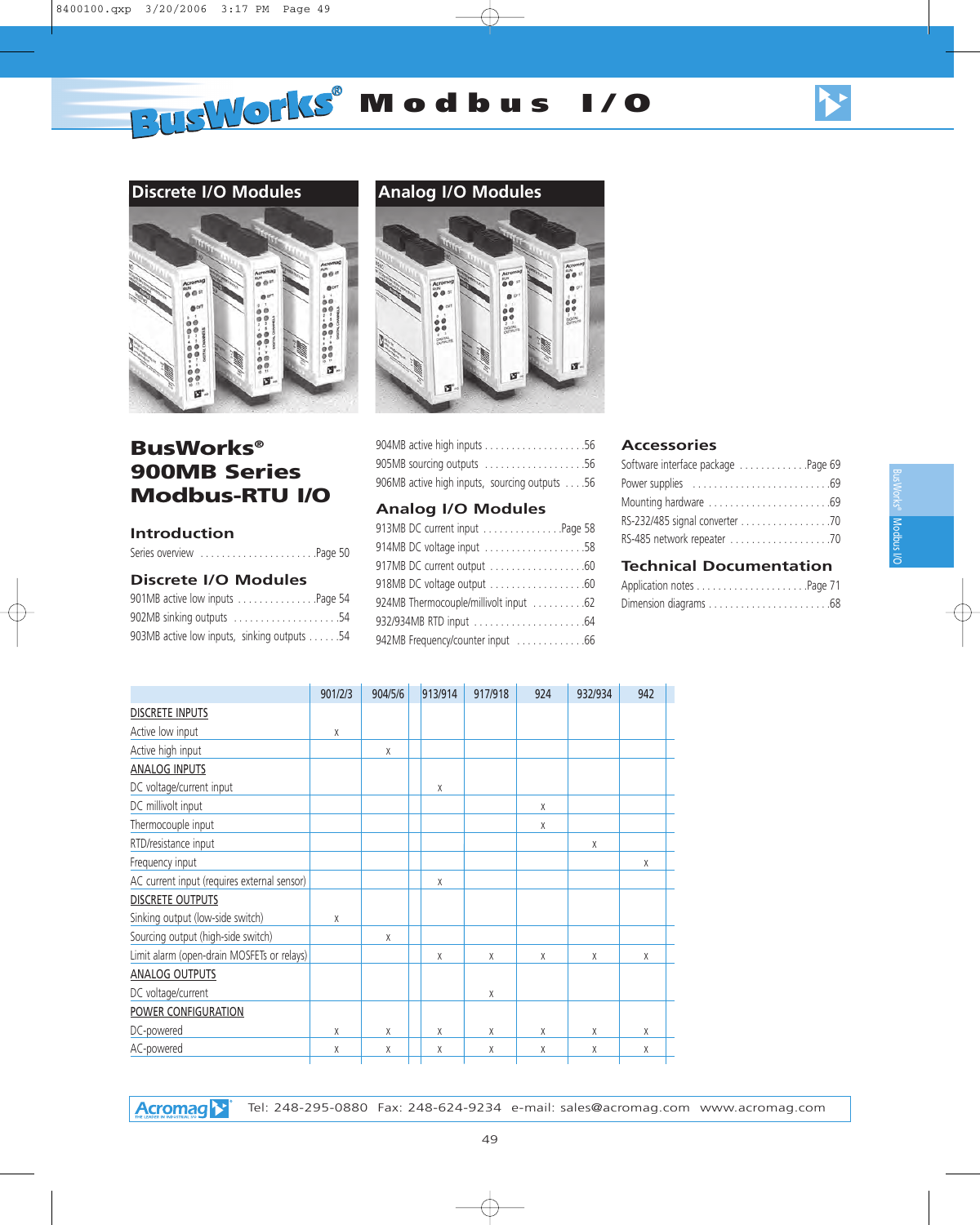

# **Modbus I/O Network**



# **900MB Series Modbus-RTU I/O Modules**

The 900MB series is a high-performance line of multi-function I/O modules. These units feature universal input/output ranges and an intelligent microcontroller to provide extreme flexibility and powerful monitoring and control capabilities. Select from a variety of analog and discrete I/O models to meet your application requirements.

To ensure unsurpassed performance, these I/O modules employ the latest digital technology. State-of-the-art flash microcontrollers plus optically isolated input, output, power, and network circuits increase noise/transient immunity and prevent ground loops. Status LEDs provide diagnostic feedback and visually indicate which channels are outside their calibrated range.

Sophisticated watchdog timer functions allow the application to define the module's failsafe output state. The watchdog timer invokes the failsafe condition when communication between the host and module exceed a duration specified by the application. For further security, a second hardware watchdog timer monitors the microcontroller for failed operations or a "lock-up" condition and automatically resets the unit.

# ■ **Special Features**

- High-speed RS-485 communication allows data transfers up to 115K baud
- Modbus RTU protocol interfaces to popular HMI and SCADA software packages
- Wide-range, polarity-insensitive power supply supports 10-36V DC and 24V AC sources
- Powerful watchdog timers allow user-defined failsafe state when host communication is lost
- Isolation eliminates potential ground loops between I/O, power, and network circuitry
- Default switch allows user to set module to known communication parameters
- Menu-based Windows® configuration software simplifies setup and trouble-shooting

# ■ **Discrete I/O**

These modules monitor discrete levels of various devices and/or provide on/off control capabilities depending on the model selected. Each module offers high channel density to save space and keep costs low. Models are available with twelve inputs, twelve outputs, or twelve bidirectional I/O channels.

#### **Inputs**

- Active-high inputs, 0 to 35V DC
- Active-low inputs, 0 to 35V DC

#### **Outputs**

- Sourcing outputs, 5.5 to 35V DC, 250mA
- Sinking outputs, 0 to 35V DC, up to 1A

#### **Functions**

- Monitor discrete state or level
- On/off control
- Activate audible or visual alarms
- Transmit discrete data to other control systems

# ■ **Analog Input**

These units monitor DC or thermocouple sensor inputs and provide alarm outputs if conditions exceed user-defined limits. Each module has four analog input channels and four discrete outputs for independent local alarms or host-controlled on/off switching.

# **Inputs**

- DC current
- DC voltage
- DC millivolts
- Thermocouple
- RTD/resistance
- Frequency
- AC current

## **Outputs**

■ Open drain MOSFETs (1A solid-state switches)

## **Functions**

- Temperature monitoring
- Process variable measurement
- Limit alarms with high and/or low setpoints
- On/off control

# ■ **Analog Output**

Analog output modules are ideal for controlling a wide variety of industrial machinery. The host defines the output of voltage or current signals to control speed, flow, temperature, frequency, level, force, torque, intensity, and many other properties. Each module has four analog output channels plus four discrete outputs for on/off switching applications.

## **Outputs**

- DC voltage
- DC current
- Open drain MOSFETs (1A solid-state switches)

#### **Functions**

- Write data to local displays or recorders
- Control drives, valves, and other equipment
- Transmit discrete data to other control systems
- On/off control (alarms)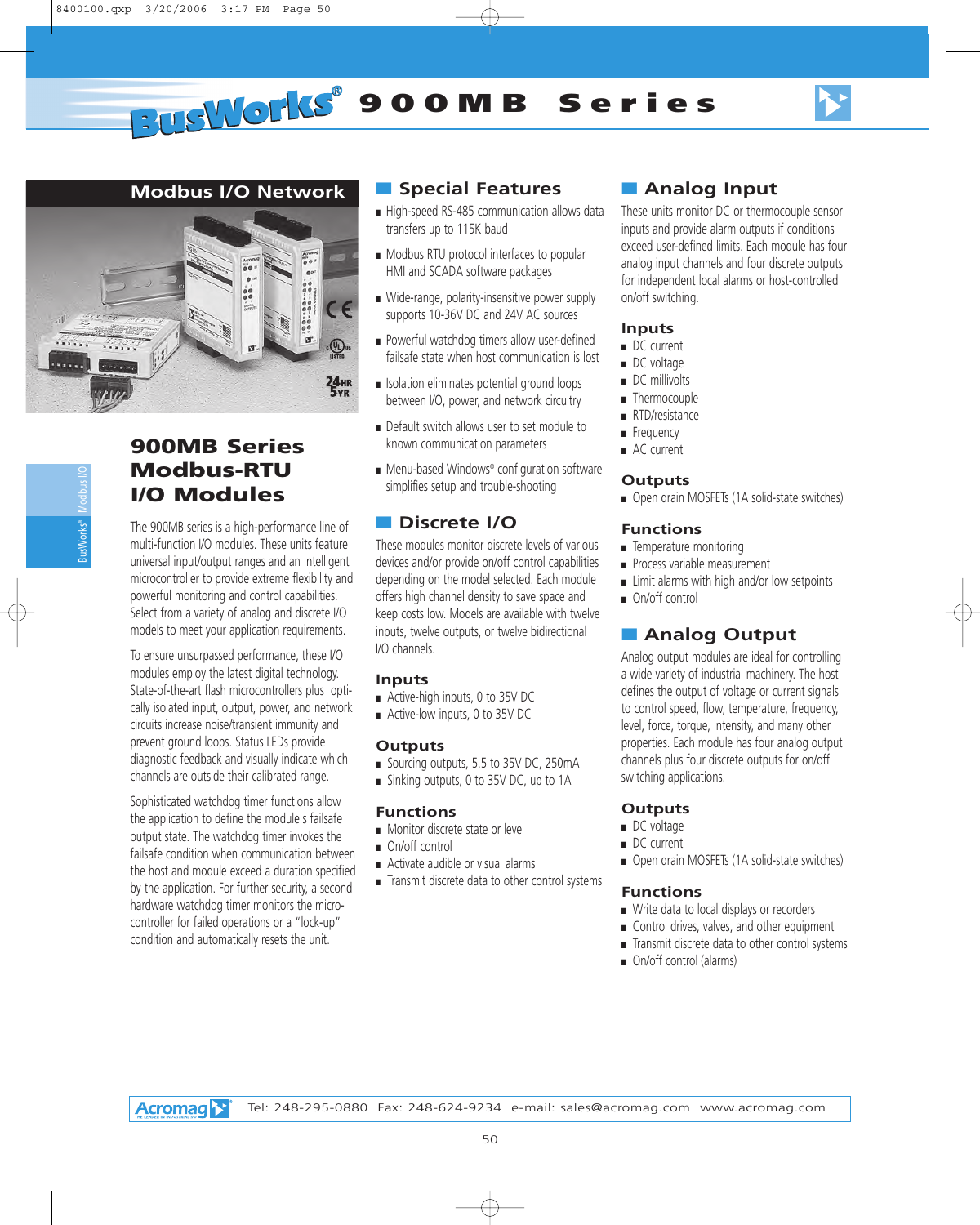# **BUSWORKS®** Modbus I/O

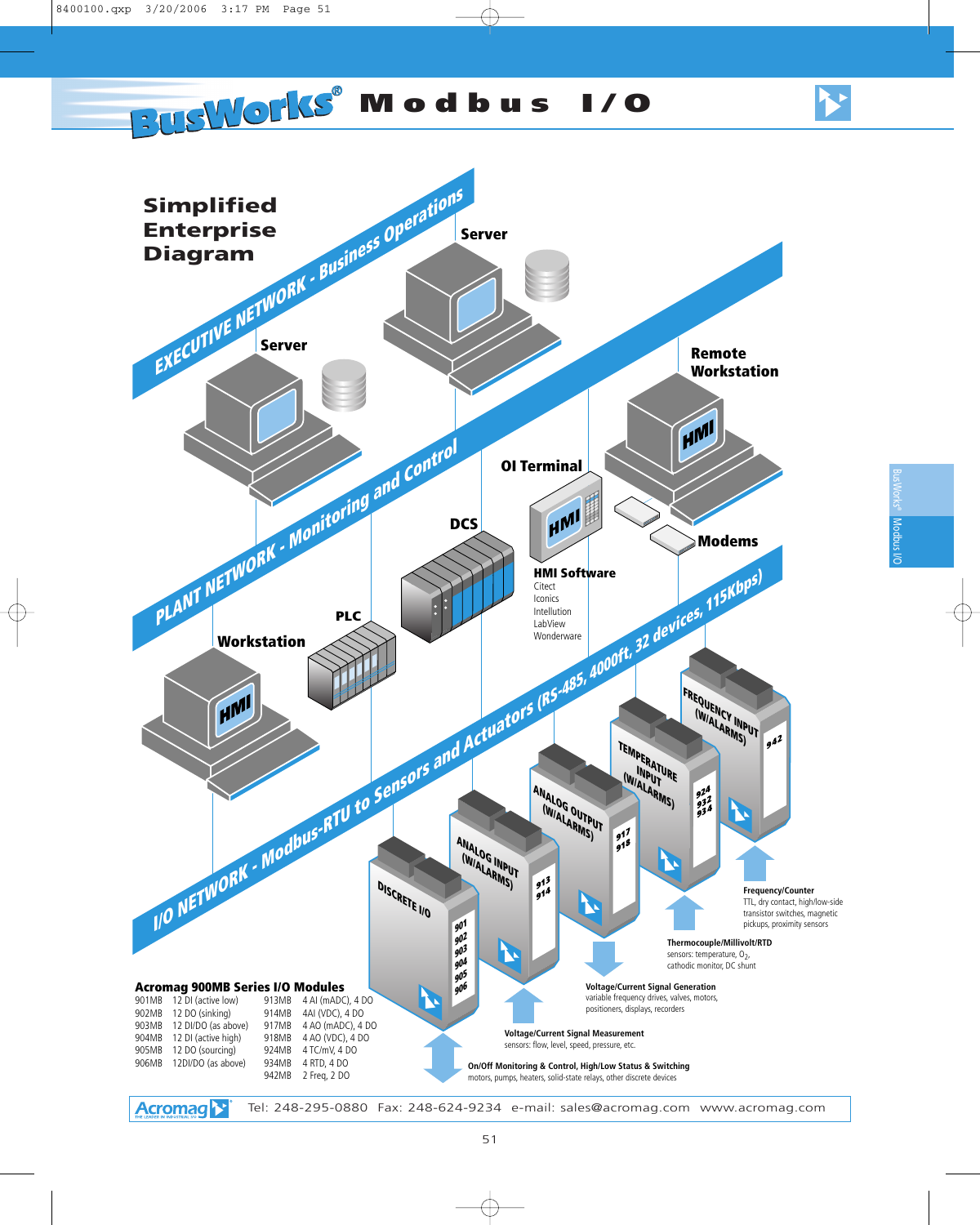**PUSWORKS** 900MB Series

# ■ Software Support

Series 900 I/O modules are compatible with popular Human-Machine Interface (HMI) software packages that support Modbus communication. The I/O modules may be configured using generic drivers provided with the HMI software to access the Modbus register maps.

A list of popular third-party HMI software manufacturers:

- AB/Rockwell National Instruments
- Citect Steeplechase
- Iconics Think and Do
- Intellution Wonderware

Acromag also offers a configuration utility for faster and easier setup. This software provides an intuitive approach to select configuration options for your application. Familiar Windows pull-down selection menus and fill-in-the-blank fields speed you through a few brief configuration screens. No programming is required. The utility also helps you monitor and verify proper operation of the module outside the main control software. This diagnostic tool provides a simple alternative to using Modbus register maps.

| Series 900MB Configuration - 924MB-0900 - Untitled*<br>Module Settings Help<br>File<br>$\bigcirc$ $\bigcirc$ $\bigcirc$ $\bigcirc$<br>화화 |
|------------------------------------------------------------------------------------------------------------------------------------------|
| General Configure Alarms 0 & 1   Configure Alarms 2 & 3   Test   Input Cal   T-Ref Cal                                                   |
| Module<br>Serial Number:<br>Firmware Number:                                                                                             |
| Tank B, TC#3<br>Tag: ABC-123<br>Comment:                                                                                                 |
| Bidg #2 <br> RMG<br>Configured By:<br>Location:                                                                                          |
| Slave Address:<br>Baud Rate: 9600<br>247<br>None<br>Parity:                                                                              |
| Range: TC Type J<br>Temp Units: $\boxed{\mathbb{C} \times}$<br>D CJC On Sensor Break: Up<br>▾                                            |
| Response Delay:  <br>Watchdog Timeout:<br>$\overline{0}$<br>$\,0$<br>□ Watchdog Reset                                                    |
| ID Ch $0:$<br>ID Ch 1:<br>ID Ch $2:$<br>ID Ch 3:                                                                                         |
| NUM<br>For Help, press F1                                                                                                                |

*Acromag's configuration software can be used offline to set up a module and save the configuration to a file.*



| Series 900MB Configuration - 924MB-0900 - Untitled <sup>*</sup>                             |            |
|---------------------------------------------------------------------------------------------|------------|
| Module<br><u>Settings Help</u><br>File                                                      |            |
| $\mathcal{G}$   Ks<br>화                                                                     |            |
| Configure Alarms 0 & 1   Configure Alarms 2 & 3   Test   Input Cal   T-Ref Cal  <br>General |            |
| Limit Alarm 0                                                                               |            |
| 760<br>ÎГ<br>M Hi Alarm Output En High Limit:<br>Input 0 Range: -210 to 760 °C.             |            |
| $-210$<br>ÎГ<br>Lo Alarm Output En Low Limit:                                               |            |
| Alarm Mode:<br>Failsafe<br>Deadband:<br>1.<br>°C.                                           |            |
| Watchdog Output Reset Value:<br>loff                                                        |            |
| Limit Alarm 1                                                                               |            |
| 760<br>°C<br>F Hi Alarm Output En High Limit:<br>Input 1 Range: -210 to 760 °C              |            |
| <b>▽</b> Lo Alarm Output En Low Limit:<br>$-210$<br>ÎС                                      |            |
| Alarm Mode: Non-Failsafe<br>Deadband:<br>°C<br>1.                                           |            |
| Watchdog Output Reset Value: 0ff                                                            |            |
| For Help, press F1                                                                          | <b>NUM</b> |

# ■ **Easy Configuration**

Acromag's configuration software is designed for offline setup at a bench or in the field with a laptop computer. Configuration settings can be saved to a file or printed for archival purposes. Setup is quick and easy using the steps below.

- 1) Connect the module to a PC with the cable and RS-232/485 converter (typical system). Apply power.
- 2) In the software, open a saved configuration or select the Module Upload option.
- 3) Configure the operating parameters as desired and download the configuration into the module.
- 4) Use the software's Test function to verify module operation and communication.
- 5) Install the module on the network.

*Limit alarms are easy to configure with fill-in-the-blank fields in engineering units for high/low alarm setpoints.*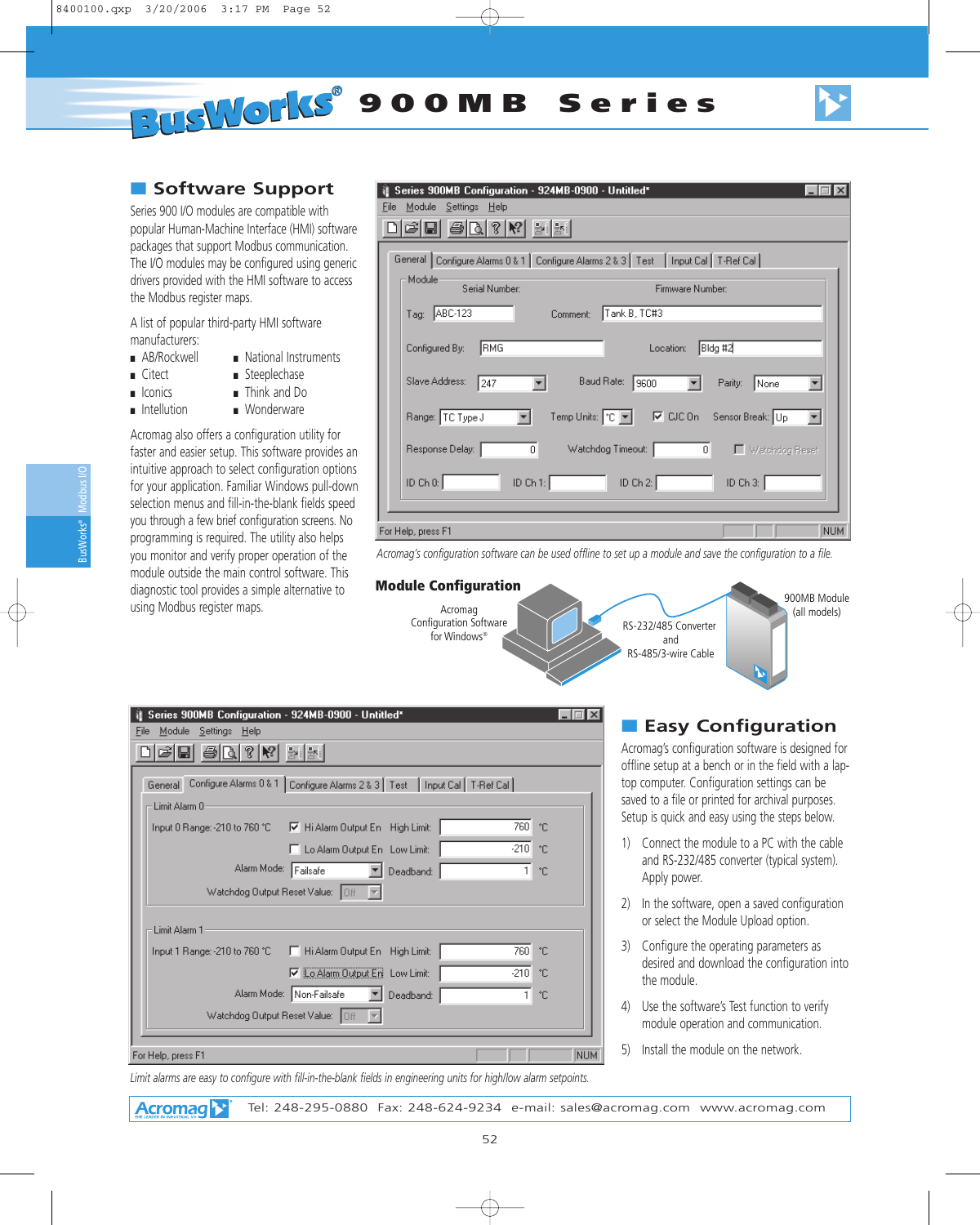**RUSWORKS®** Modbus I/O



# ■ **Accessories**

# ■ **Configuration Tools**

Acromag provides a full set of tools to help you get your modules set up and ready to install.

#### Software Interface Package

See Page 69 for more information. Includes the following:

- Configuration Software Utility
- Instruction manuals
- Serial port converter
- Interface cable

#### ■ **Network Devices**

Everything you need to drive your network is available from Acromag: isolators, converters, signal boosters, and power sources.

Universal 50W Power Supply (Page 69) Isolated RS-232/485 Converter (Page 70) Isolated RS-485 Network Repeater (Page 70)

#### ■ **Mounting Hardware**

Installation is a snap with Acromag accessories.

#### DIN RAIL Bars (Page 69)

19" Rack-Mount Kit (Page 69)

# ■ **General Module Specifications**

#### ■ **Communication Interface**

#### Network Communication

Modbus-RTU protocol, RS485 (3-Wire). Standard Protocol implementation as defined under "Modicon Modbus Reference Guide" PI-MBUS-300 Rev. J. Reference: http://public.modicon.com. Search on: PI-MBUS-300 for technical publication.

#### Baud Rate

2400, 4800, 9600, 14.4k, 19.2k, 28.8k, 38.4k, 57.6k, 76.8k, or 115.2k baud. Default 9600 baud.

#### Module Addressing

0 to 247, selectable. Default address 247.

Network Distance 4000 feet without network repeater.

#### Nodes

Supports up to 32 modules without the use of a network repeater.

Parity

Odd, even, or none. Default setting none.

#### Stop Bits

One with parity, one or two with no parity. Default setting is two stop bits with no parity.

#### Watchdog Timer (Hardware)

A hardware watchdog timer is built into each module to perform a reset if the microcontroller fails to return from an operation in a timely manner or "locks up".

| Series 900MB Configuration - 924MB-0900 - Untitled*<br>Module Settings Help<br>File                         |                                                                                                           |                                      |
|-------------------------------------------------------------------------------------------------------------|-----------------------------------------------------------------------------------------------------------|--------------------------------------|
| $\lceil 3 \rceil$<br>R <sup>2</sup><br>ê<br>⊟<br>General Configure Alarms 0 & 1 Configure Alarms 2 & 3 Test | 화대화<br>Input Cal   T-Ref Cal                                                                              |                                      |
| Module:<br>Polling Status:<br>$\circ$<br>Module Status-<br>Flash Checksum:                                  | Input 0<br>Input Range: -210 to 760 °C<br>Value:<br>۴C<br>RUN<br>O⊜st<br>Status:                          | Output Off<br>Output On<br>Output 0: |
| 1/0 Watchdog:<br><b>ADC Status:</b><br>ွိ<br>Limit Exceeded:<br>Default Mode:                               | Input 1<br>O DFT<br>Input Range: -210 to 760 °C<br>Value:<br>۰C<br>$\vec{\diamond}$<br>Status:<br>$\circ$ | Output Off<br>Output On<br>Output 1: |
| TC Status-<br>Down<br>TC Break:<br>CIC:<br>Πff                                                              | Input 2<br>Digital<br>Input Range: -210 to 760 °C<br>Outputs<br>Value:<br>°Г.<br>Status:                  | Output Off<br>Output On<br>Output 2: |
| °C<br>$T-Ref 0:$<br>°C<br>$T-Ref 1:$<br>Reset                                                               | Input 3<br>Input Range: -210 to 760 °C<br>Value:<br>۰C<br>Status:                                         | Output Off<br>Output On<br>Output 3: |
| For Help, press F1                                                                                          |                                                                                                           | NUM.                                 |

#### Watchdog Timer (Network Communication)

All modules have a communication watchdog timer function. The watchdog timer is configurable for timeout periods of up to 18 hours. This timer function monitors I/O communications with the host controller. In the event of lost communications, output ports optionally reset to a user-defined state or level. The watchdog timer restarts with a read/write to an I/O channel.

#### ■ **Environmental**

Ambient Temperature Operation: -25°C to +70°C (-13°F to +158°F). Storage: -40°C to +85°C (-40°F to +185°F).

#### Relative Humidity

5 to 95% non-condensing.

Radiated Field Interference Immunity (RFI) Complies with EN61000-4-3 Level 2 and EN50082-1 (3V/M, 80 to 1000MHz AM and 900MHz keyed).

Electrical Fast Transient Immunity (EFT) EN61000-4-4 Level 1 and EN50082-1 (0.5KV power, signal lines).

#### Electrostatic Discharge (ESD) Immunity EN61000-4-2 Level 3 and EN50082-1 (8KV/4KV air/direct discharge).

Surge Immunity EN61000-4-5 (0.5KV) and EN50082-1.

#### Radiated Emissions

Meets EN50081-1 for Class B equipment.

#### Approvals

CE marked. UL listed for US and Canada. Class I; Division 2; Groups A, B, C, D.

#### ■ **Enclosure/Physical**

#### Enclosure

Self-extinguishing NYLON type 6.6 polyamide thermoplastic UL94 V-2, color beige; general purpose NEMA Type 1 enclosure.

Connectors (Removable Terminal Blocks)

Wire Range: AWG #12-24, stranded or solid copper.

#### **Dimensions**

1.05W x 4.68H x 4.35D inches 26.7W x 118.9H x 110.5D mm.

DIN Rail Mounting DIN rail mount, Type EN50022; "T" rail (35mm).

#### Shipping Weight

1 pound (0.45 Kg) packed.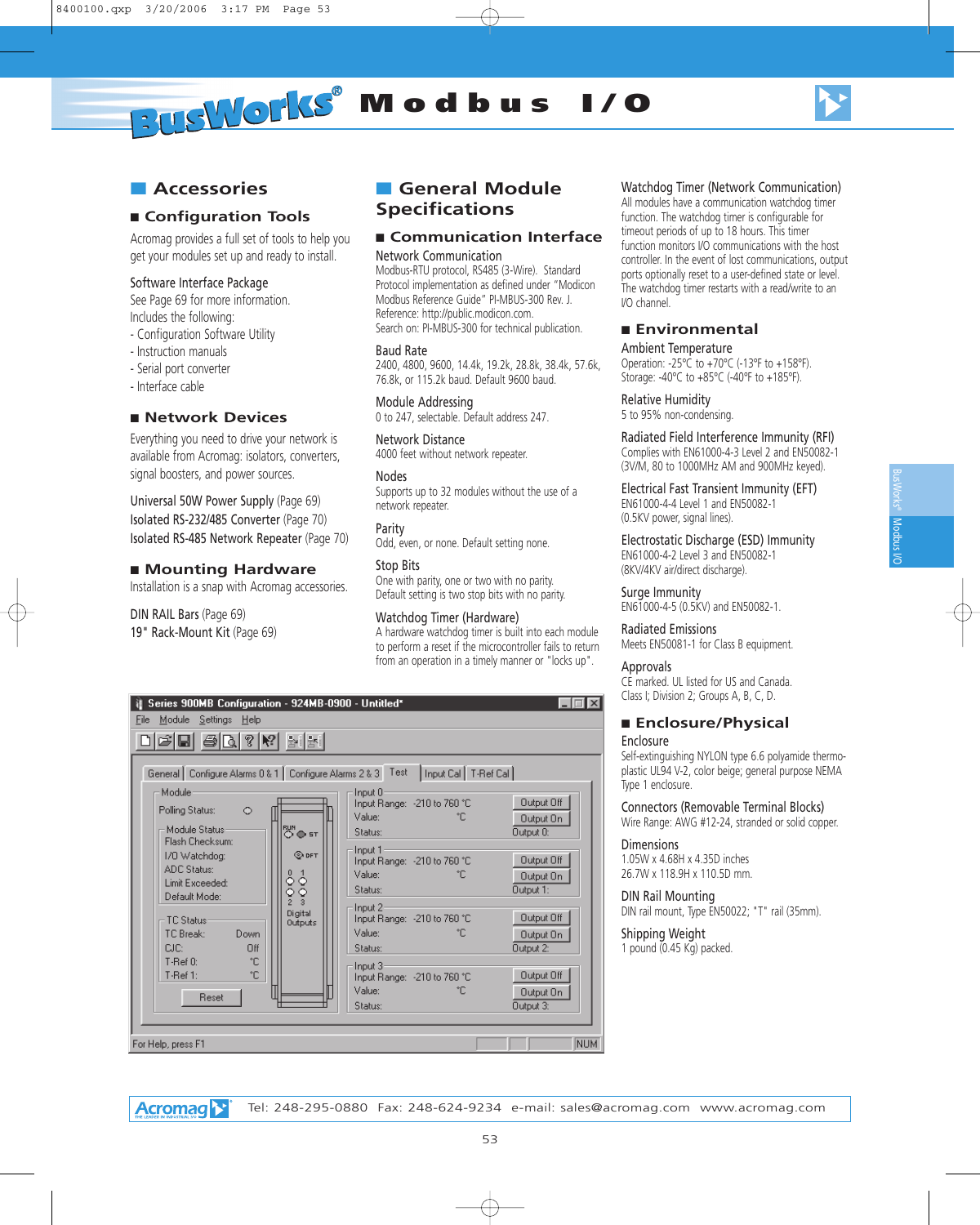

# Modbus I/O BusWorks®

# **901/902/903MB Multi-Channel Discrete I/O Modules**

# **Active-Low Inputs Sinking Outputs (Low-Side Switching)**

#### **Models**

901MB: 12 input channels 902MB: 12 output channels 903MB: 12 input/output channels

#### **Input**

Twelve input channels (901, 903 models only) 0 to 35V DC

#### **Output**

Twelve output channels (902, 903 models only) O to 35V DC

#### **Network Communication**

Modbus-RTU high-speed RS-485

#### **Power Requirement**

10 to 36V DC, 24V AC

#### **Approvals**

CE marked. UL, cUL listed Class I; Division 2; Groups A, B, C, D.

# **Modbus/RS-485 High-Density Discrete I/O Module**



# ■ **Description**

These modules provide twelve discrete input and/or output channels. Isolation separates the I/O, power, and network circuits. Network communication adheres to the industry-standard RS-485 Modbus RTU protocol. Both AC and DC power sources are supported with wide range, nonpolarized, diode-coupled terminals.

The open-drain outputs are intended for currentsinking or low-side switching applications. The buffered inputs are active-low. These models are the complement of the 904, 905, and 906 units which have open-source, high-side output switches and active-high inputs. Socketed pull-up resistors are easily removed or exchanged to satisfy your application requirements.

The 903MB model has twelve input/output points that may be used as inputs or outputs on a bit-by-bit basis. Outputs may be read back to verify output settings.

Combining flexible I/O types, wide I/O ranges, and a network interface in a single package, makes this instrument extremely powerful. Multi-channel design adds cost-efficiency and allows high-density mounting. Plus, safe, rugged construction makes these modules reliable for use in both control room and distributed field I/O applications. Custom module configurations are also possible (consult factory for details).

- Standard Modbus RTU protocol with high-speed RS-485 communication (up to 115K bps)
- Twelve I/O channels in a single inch-wide unit reduces system costs and saves panel space
- High-voltage, high-current, open-drain outputs enable direct (low-side) control of external devices
- High-voltage buffered inputs monitor discrete levels from a variety of industrial devices
- Tandem input/output circuitry (903 models only) connects input buffers with open-drain outputs for convenient loopback monitoring of the output state
- Outputs have built-in over-temperature and over-current shut-down protection, plus active clamping circuits for switching inductive loads
- Watchdog timers provide a configurable failsafe output state for use when host I/O communication is lost
- Three-way isolation eliminates potential ground loops between power, I/O, and network circuitry
- Self-diagnostics monitor microcontroller activity to detect operational failures (lock-up) and execute a reset to restore communication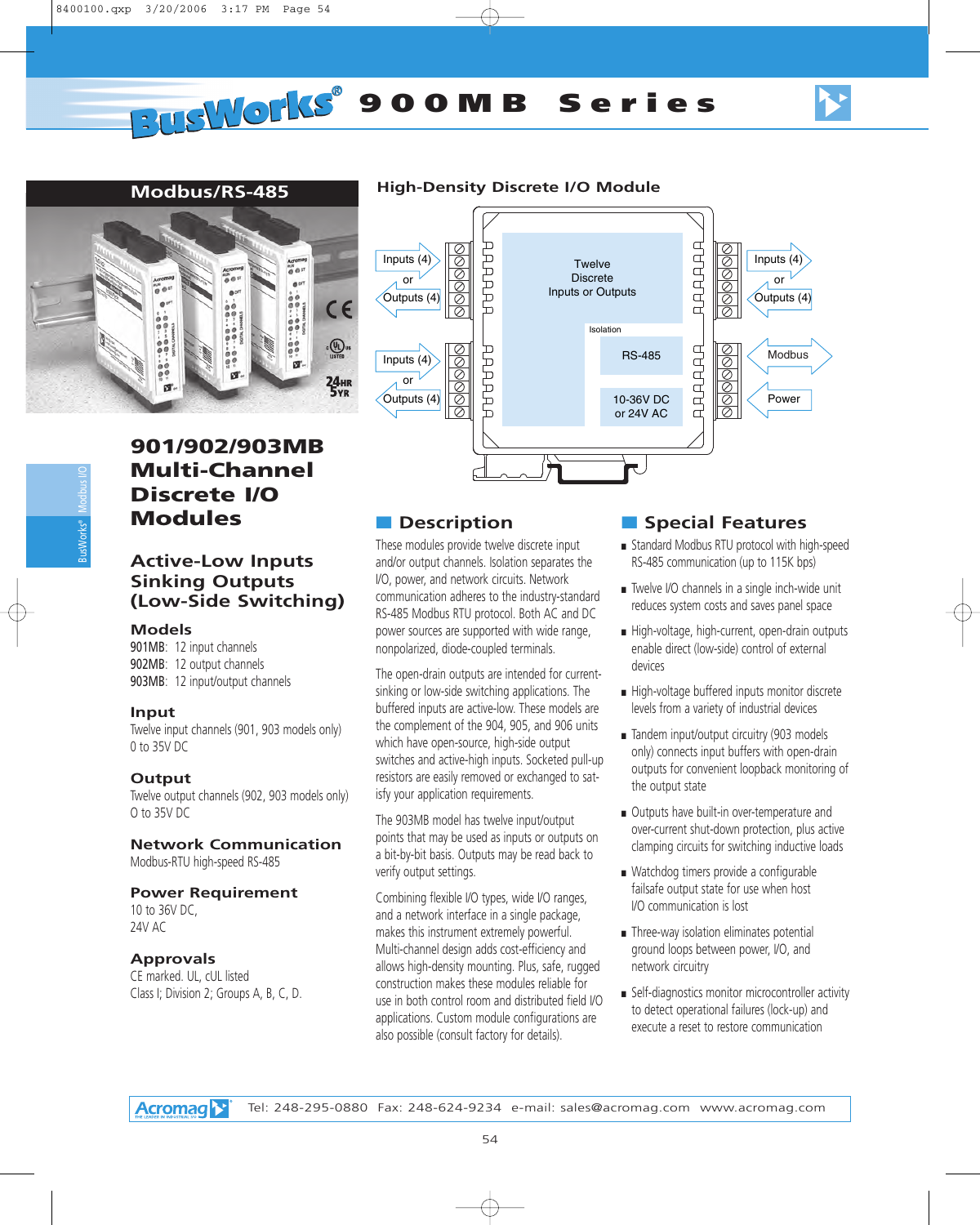

# ■ **Performance**

# ■ **Discrete Inputs (901 & 903 models only)**

Input Type

12 active-low, buffered inputs, with a common connection. Inputs include transient suppression devices and series connected 100K ohm resistors, plus diode over-voltage clamps to the internal +5V supply.

#### Input Signal Voltage Range

0 to 35V DC, maximum.

Input Current 293µA, typical at 35V DC.

#### Input Signal Threshold

TTL compatible with 100mV of hysteresis, typical. Low-to-High threshold is 1.7VDC, High-to-Low is 1.6VDC, typical. Limited to TTL levels of 0.8VDC (max. LOW level) and 2.0VDC (min. HIGH level).

#### Input Resistance

100K ohms, typical.

Input Hysteresis 100mV DC, typical.

#### ■ **Discrete Outputs (902 & 903 models only)**

#### Output Type

12 independent, open-drain, DMOS MOSFET switches with a common source connection that operate as low-side switches.

#### Output Voltage Range

0 to 35V DC max. (0 to 500mA/channel continuous). External voltage source required.

#### Output ON Resistance

0.28 ohms maximum.

#### Output Response Time

Force Single Coil: Output updates within 250µs of receipt of a command.

Force Multiple Coils: First coil updates in 250µs, followed successively by additional coils every 180µs.

#### ■ **General**

I/O Pull-ups and Socket 5.6K ohm pull-up resistor SIPs are installed in sockets at each port (four-channels per port).

#### Excitation (per port)

External excitation voltage for each four-channel port is limited to 35V or less.

#### Supported Modbus Commands

The command/response protocol for communicating with this module adheres to the Modbus/RTU standard for the following Modbus Functions.

Read Coil (Output) Status Read Input Status Read Holding Registers Force Single Coil (Output) Preset Single Register Reset Slave Force Multiple Coils (Outputs) Preset Multiple Registers Report Slave ID

#### LED Indicators

LEDs indicate power, status, and discrete level.

#### Power Requirements

10 to 36V DC, 22 to 26V AC.

#### Supply Current

| Supply | Current Draw     |
|--------|------------------|
| 10V DC | 80mA maximum     |
| 24V DC | 40mA maximum     |
| 24V AC | 70mA rms maximum |

#### Isolation

1500V AC for 60 seconds or 250V AC continuous. 3-way isolation between I/O, network, and power circuits.

# ■ **Ordering Information**

#### **Models**

901MB-0900 Discrete input module

902MB-0900 Discrete output module

903MB-0900 Discrete input/output module

#### **Accessories**

#### 900C-SIP

Configuration Software Interface Package (includes software CD-ROM for Windows, RS-232/485 converter, and RS-485/three-wire cable)

#### 5034-225

USB-to-RS232 adapter. See page 68 for more info. TBK-B02

Optional terminal block kit, barrier strip style, 4 pcs.

# TBK-S02

Optional terminal block kit, spring clamp style, 4 pcs. PS5R-D24

Power supply (24V DC, 2.1A). See Power Supplies on Page 199.

For more information on software, network hardware, and mounting accessories, please see Pages 69-71.



Optional terminal blocks: barrier strip (left) and spring clamp (right). Cage clamp terminal is standard.



**Acromag**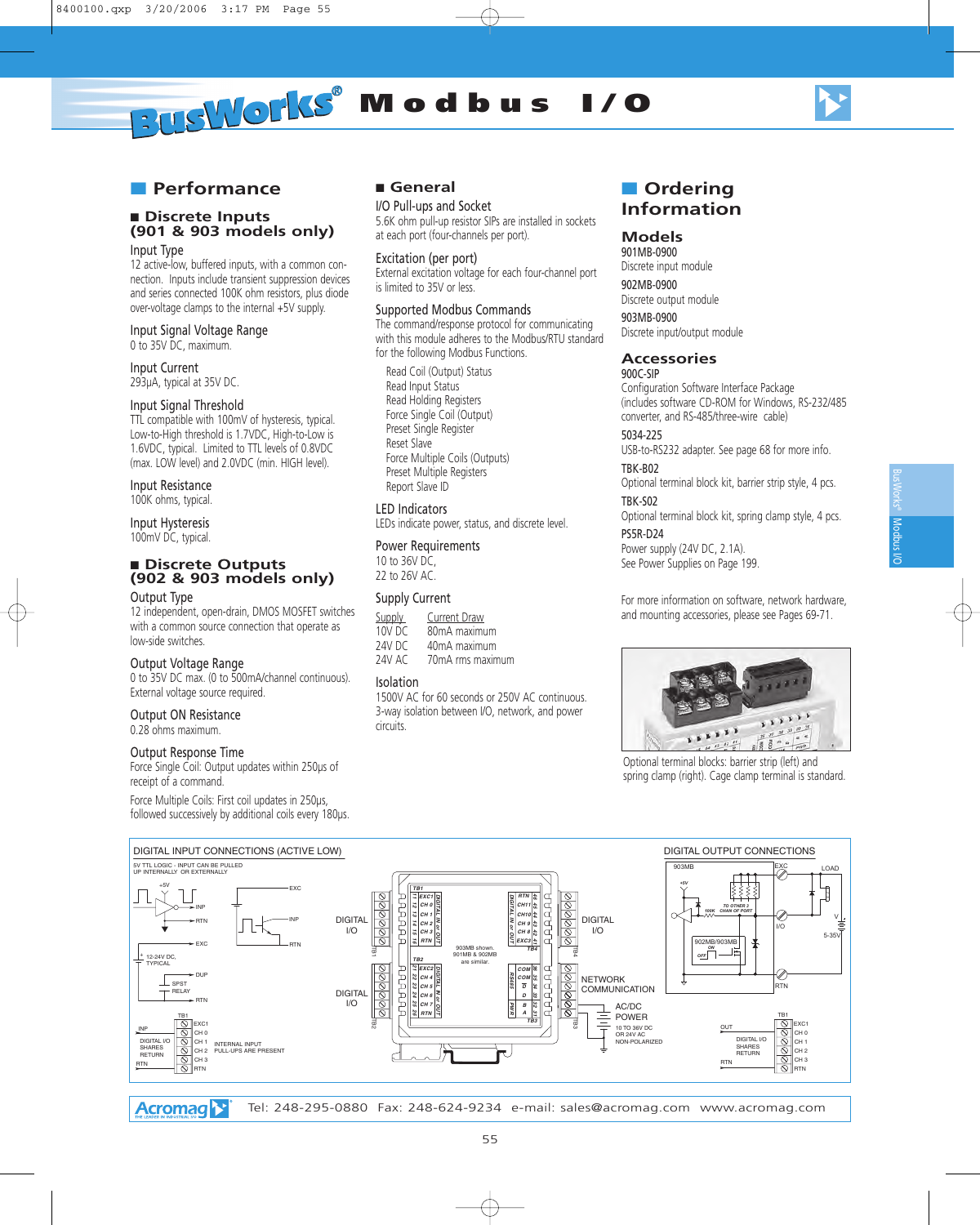

# **904/905/906MB Multi-Channel Discrete I/O Modules**

# **Active-High Inputs Sourcing Outputs (High-Side Switching)**

#### **Models**

904MB: 12 input channels 905MB: 12 output channels 906MB: 12 input/output channels

#### **Input**

Twelve input channels (904, 906 models only) 0 to 35V DC

#### **Output**

Twelve output channels (905, 906 models only) 5.5 to 35V DC

#### **Network Communication**

Modbus-RTU high-speed RS-485

#### **Power Requirement**

10 to 36V DC, 24V AC

#### **Approvals**

CE marked. UL, cUL listed Class I; Division 2; Groups A, B, C, D.

# **Modbus/RS-485 High-Density Discrete I/O Module**



# ■ **Description**

These modules provide twelve discrete input and/or output channels. Isolation separates the I/O, power, and network circuits. Network communication adheres to the industry-standard RS-485 Modbus RTU protocol. Both AC and DC power sources are supported with wide range, nonpolarized, diode-coupled terminals.

The outputs are intended for current-sourcing or high-side switching applications. The buffered inputs are active-high. These models are the complement of the 901, 902, and 903 units which have low-side output switches and active-low inputs. Socketed pull-down resistors are easily removed or exchanged to satisfy your application requirements.

The 906MB model has twelve input/output points that may be used as inputs or outputs on a bit-by-bit basis. Outputs may be read back to verify output settings.

Combining flexible I/O types, wide I/O ranges, and a network interface in a single package, makes this instrument extremely powerful. Multi-channel design adds cost-efficiency and allows high-density mounting. Plus, safe, rugged construction makes these modules reliable for use in both control room and distributed field I/O applications. Custom module configurations are also possible (consult factory for details).

- Standard Modbus RTU protocol with high-speed RS-485 communication (up to 115K bps)
- Twelve I/O channels in a single inch-wide unit reduces system costs and saves panel space
- High-voltage, high-current, open-source outputs enable direct (high-side) control of external devices
- High-voltage buffered inputs monitor discrete levels from a variety of industrial devices
- Tandem input/output circuitry (906 models only) connects input buffers with open-source outputs for convenient loopback monitoring of the output state
- Watchdog timers provide a configurable failsafe output state for use when host I/O communication is lost
- Three-way isolation eliminates potential ground loops between power, I/O, and network circuitry
- Self-diagnostics monitor microcontroller activity to detect operational failures (lock-up) and execute a reset to restore communication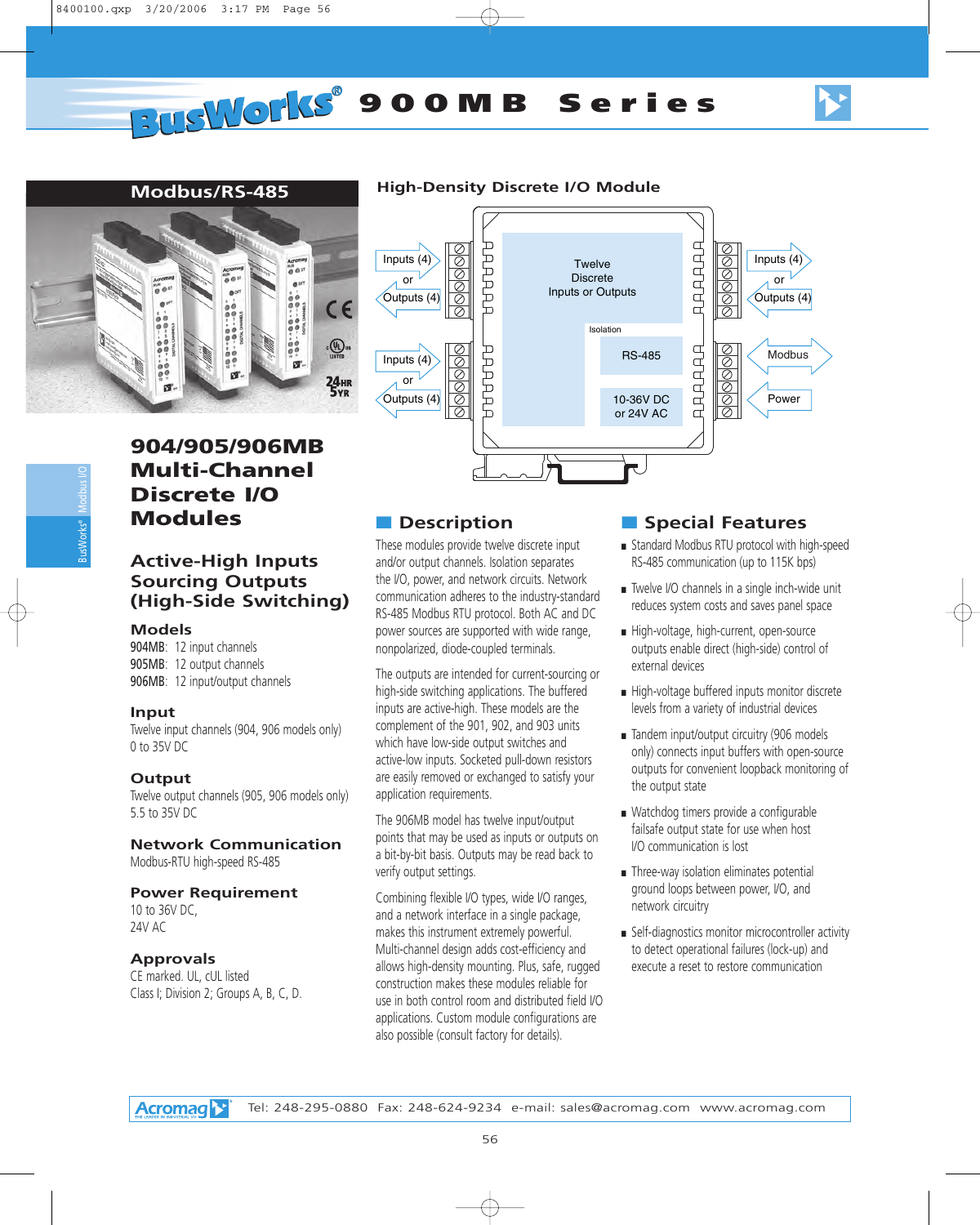

Modbus BusWorks® Modpas NO

# ■ **Performance**

# ■ **Discrete Inputs (904 & 906 models only)**

Input Type

12 active-high, buffered inputs, with a common connection. Inputs include transient suppression devices and series connected 100K ohm resistors, plus diode over-voltage clamps to the internal +5V supply.

## Input Signal Voltage Range

0 to 35V DC, maximum.

Input Current 293µA, typical at 35V DC.

#### Input Signal Threshold

TTL compatible with 100mV of hysteresis, typical. Thus, Low-to-High threshold is 1.5VDC, High-to-Low is 1.4VDC, typical. Limited to TTL levels of 0.8VDC (max. LOW level) and 2.0VDC (min. HIGH level).

#### Input Resistance

5.6K ohms with standard factory pull-down resistors installed. 100K ohms without pull-downs.

Input Hysteresis

100mV DC, typical.

#### Input Response Time

500ns for low-to-high, 2µS for high-to-low, typical. Microcontroller samples inputs as a group every 10mS.

#### ■ Discrete Outputs **(905 & 906 models only)**

#### Output Type

12 independent, open-source, MOSFET switches that operate as high-side switches.

#### Output Voltage Range

5.5 to 35V DC (0 to 250mA/channel continuous). External excitation voltage required.

#### Output ON Resistance

0.15 ohms maximum.

#### Output Response Time

Outputs update within 50ms of a write command and switch within 5mS of receipt of command. Loopback response (906MB) is 1µS low-to high, 5µS high-to-low.

#### ■ **General**

I/O Pull-downs and Socket

5.6K ohm pull-down resistor SIPs are installed in sockets at each port (four-channels per port).

#### Excitation (per port)

External excitation voltage for each four-channel port is limited to 35V or less.

#### Supported Modbus Commands

The command/response protocol for communicating with this module adheres to the Modbus/RTU standard for the following Modbus Functions.

Read Coil (Output) Status Read Input Status Read Holding Registers Read Input Registers Force Single Coil (Output) Preset Single Register Reset Slave Force Multiple Coils (Outputs) Preset Multiple Registers Report Slave ID

#### LED Indicators

LEDs indicate power, status, and discrete level.

#### Power Requirements

10 to 36V DC, 22 to 26V AC.

#### Supply Current

| Supply | Current Draw     |
|--------|------------------|
| 10V DC | 90mA maximum     |
| 24V DC | 40mA maximum     |
| 24V AC | 75mA rms maximum |

#### Isolation

1500V AC for 60 seconds or 250V AC continuous. 3-way isolation between I/O, network, and power circuits.

# ■ **Ordering Information**

#### **Models**

904MB-0900 Discrete input module

905MB-0900 Discrete output module

906MB-0900 Discrete input/output module

#### **Accessories**

#### 900C-SIP

Configuration Software Interface Package (includes software CD-ROM for Windows, RS-232/485 converter, and RS-485/three-wire cable)

## 5034-225

USB-to-RS232 adapter. See page 68 for more info. TBK-B02

Optional terminal block kit, barrier strip style, 4 pcs.

#### TBK-S02

Optional terminal block kit, spring clamp style, 4 pcs. PS5R-D24

Power supply (24V DC, 2.1A). See Power Supplies on Page 199.

For more information on software, network hardware, and mounting accessories, please see Pages 69-71.



Optional terminal blocks: barrier strip (left) and spring clamp (right). Cage clamp terminal is standard.

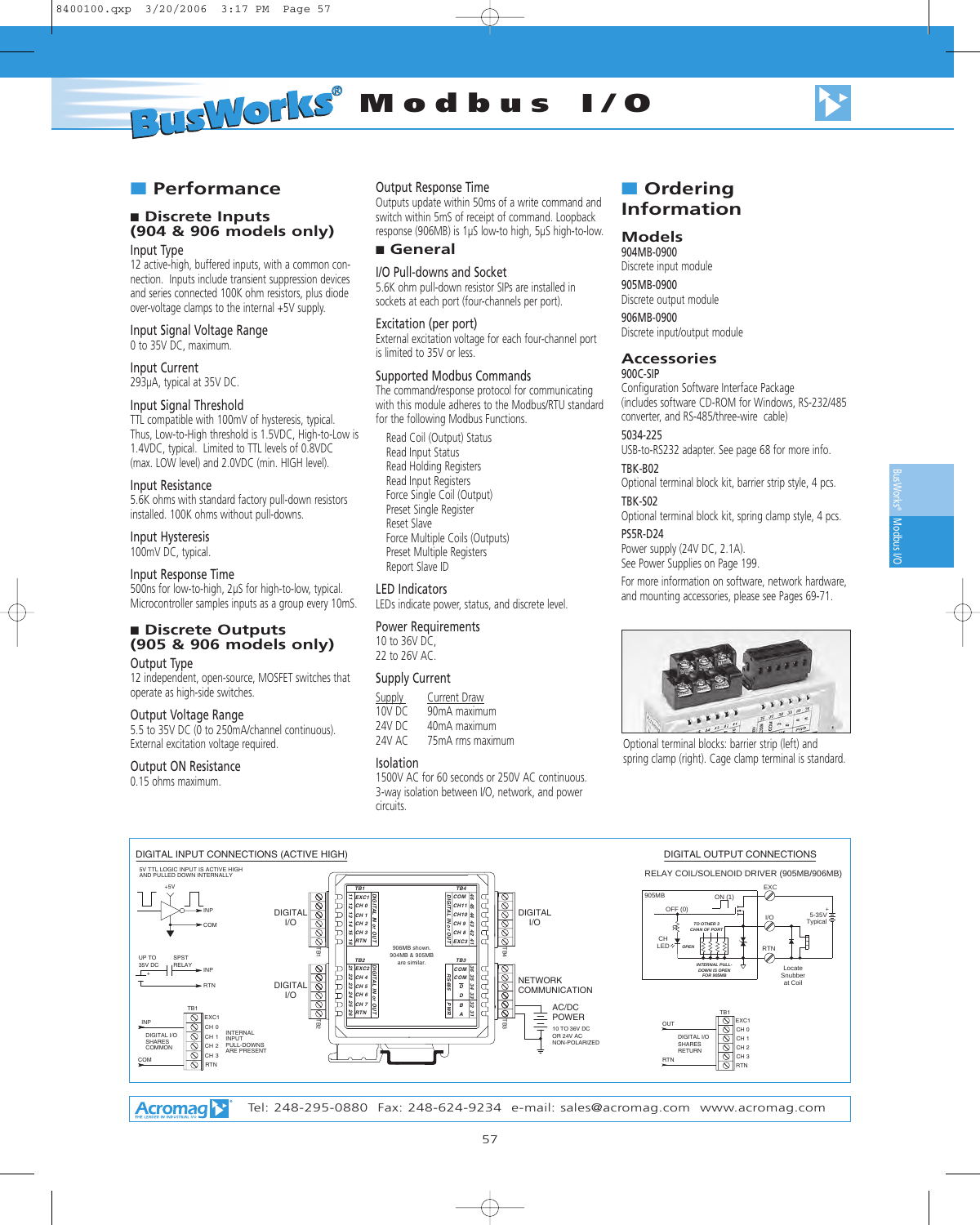# **Modbus/RS-485**



#### **DC Current/Voltage Input Module**



# **913/914MB Multi-Channel Analog Input Modules**

**DC Current, DC Voltage or AC Current Input**

# **Limit Alarms or Discrete Outputs**

#### **Models**

Modbus I/O

BusWorks®

913MB: 4 current input channels 914MB: 4 voltage input channels

#### **Input Ranges**

0 to 20mA DC,  $±10V$  DC, 0 to 20A AC (with 5020-350 sensor)

# **Output**

Four output channels: Open-drain MOSFETs (1A DC loads) 0 to 35V DC

**Network Communication** Modbus-RTU high-speed RS-485

#### **Power Requirement**

10 to 36V DC, 24V AC

## **Approvals**

CE marked. UL, cUL listed Class I; Division 2; Groups A, B, C, D.

# ■ **Description**

This signal conditioner is a four-channel analog input module with four discrete outputs. It provides isolation between input, output, power, and network circuits. Network communication adheres to the industry-standard RS-485 Modbus RTU protocol. AC and DC power sources are supported with nonpolarized, diode-coupled terminals.

The inputs accommodate wide DC voltage or current ranges. Flexible discrete outputs operate as alarms or on/off controllers. As limit alarms, each discrete output can be configured with high and/or low setpoints exclusively tied to an analog input channel. Alarm trips function without host communication enabling low-cost stand-alone alarms, as well as local backup for the primary control system. Otherwise, on/off control is based on commands issued by the host system.

Combining flexible transmitter functions, mixed signal I/O, alarm support, and a network interface in a single package, makes this instrument extremely powerful. Multi-channel design adds cost-efficiency and allows high-density mounting. Plus, safe, rugged construction makes these modules reliable for use in both control room and distributed field I/O applications. Custom module configurations are also possible (consult factory for details).

# ■ **Special Features**

- Standard Modbus RTU protocol with high-speed RS-485 communication (up to 115K bps)
- 16-bit sigma-delta A/D yields 0.1% of range resolution and accuracy
- Four inputs in a single inch-wide module reduces system costs and saves panel space
- Four discrete outputs enable local limit alarms or host-controlled on/off switching
- Heavy-duty 1A solid-state relays provide dependable on/off control of industrial devices
- Self-calibration lowers maintenance costs by reducing periodic manual calibration checks
- Watchdog timers provide a configurable failsafe output state for use when host I/O communication is lost
- Four-way isolation eliminates potential ground loops between power, input, output, and network circuitry
- Self-diagnostics monitor microcontroller activity to detect operational failures (lock-up) and execute a reset to restore communication

#### TB1/TB2 IN+ IN-Red Black 1.35" 1.05" 0.375" dia. 5020-350 AC Current Sensor Model 5020-350

*For 913MB. Order separately (one per channel).*

**Acromag**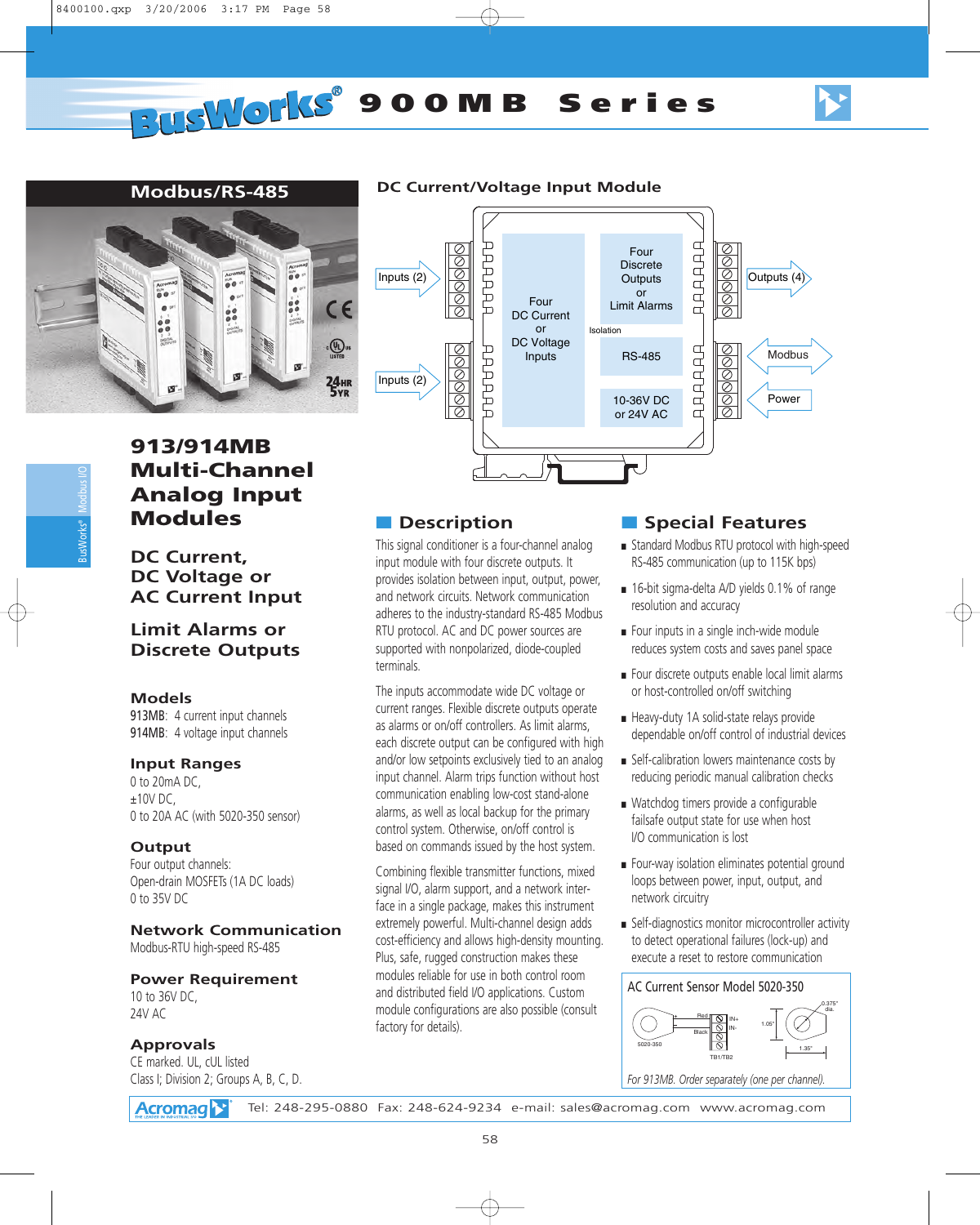

# ■ **Performance**

# ■ General Input

Resolution 0.005% or 1 part in 20,000.

Noise Rejection Normal mode: 40dB @ 60Hz, typical. Common mode: 140dB @ 60Hz, typical.

Input Filter Bandwidth -3dB at 3Hz, typical.

Input Conversion Rate 180ms per channel.

# ■ **Current Input (913MB)**

DC Current Input Ranges Range user-configured. Range selected applies to all channels.

0 to 1mA, 0 to 20mA, 4 to 20mA, 0 to 11.17mA (for use with 5020-350 AC sensor).

DC Current Input Resistance 49.9 ohms.

DC Current Input Accuracy ±0.1% of input range.

#### ■ **Voltage Input (914MB)**

DC Voltage Input Ranges

Range user-configured. Range selected applies to all channels.

±10V, ±5V, ±2.5V, ±1.25V, ±625mV, ±313mV, ±156mV, ±78mV

Input Impedance 110.5K ohms.

DC Voltage Input Accuracy ±0.1% of input range.

#### ■ **Discrete Output**

Output Type Four independent open drain MOSFET switches with a common return that operate as low-side switches.

Output Voltage Range 0 to 35V DC. External voltage source required.

Output Current Range 0 to 1A DC continuous for each output.

Output OFF Leakage Current 50µA maximum.

Output ON Resistance 0.15 ohms maximum.

#### Output Response Time

4.1ms typical, from receipt of command to gate transition of the output MOSFET.

#### Operation

Digital outputs are set to their OFF state following a software or power-on reset. Outputs can optionally be set to user-defined states following a watchdog timeout. Watchdog timeout output control takes precedence over limit alarm control. Alarm control takes precedence over host control.

#### ■ **Communication**

Supported Modbus Commands The command/response protocol for communicating with this module adheres to the Modbus/RTU standard for the following Modbus Functions.

Read Coil (Output) Status Read Holding Registers Read Input Registers Force Single Coil (Output) Preset Single Register Force Multiple Coils (Output) Preset Multiple Registers Report Slave ID Reset Slave

#### LED Indicators

LEDs indicate power, status, and discrete level/alarm.

#### ■ **Power and Isolation**

Power Requirements 10 to 36V DC or 22 to 26V AC.

#### Supply Current

Supply Current Draw 10V DC 125mA maximum<br>24V DC 50mA maximum 50mA maximum 24V AC 100mA rms maximum

#### Isolation

1500V AC for 60 seconds or 250V AC continuous. 4-way isolation between input, network, power, and discrete I/O circuits. Inputs are isolated channel-tochannel for common mode voltage to ±4V DC.

## ■ **Ordering Information**

#### **Models**

913MB-0900 914MB-0900 DC current (913MB) or voltage ( 914MB) input module

#### **Accessories**

900C-SIP Configuration Software Interface Package (includes software CD-ROM for Windows, RS-232/485 converter, and RS-485/three-wire cable)

#### 5034-225

USB-to-RS232 adapter. See page 68 for more info. 5020-350

AC current sensor for 913MB. One for each channel. (See page 205)

#### TBK-B02

Optional terminal block kit, barrier strip style, 4 pcs.

#### TBK-S02

Optional terminal block kit, spring clamp style, 4 pcs. PS5R-D24

#### Power supply (24V DC, 2.1A).

See Power Supplies on Page 199.

For more information on software, network hardware, and mounting accessories, please see Pages 69-71.



**Acromag**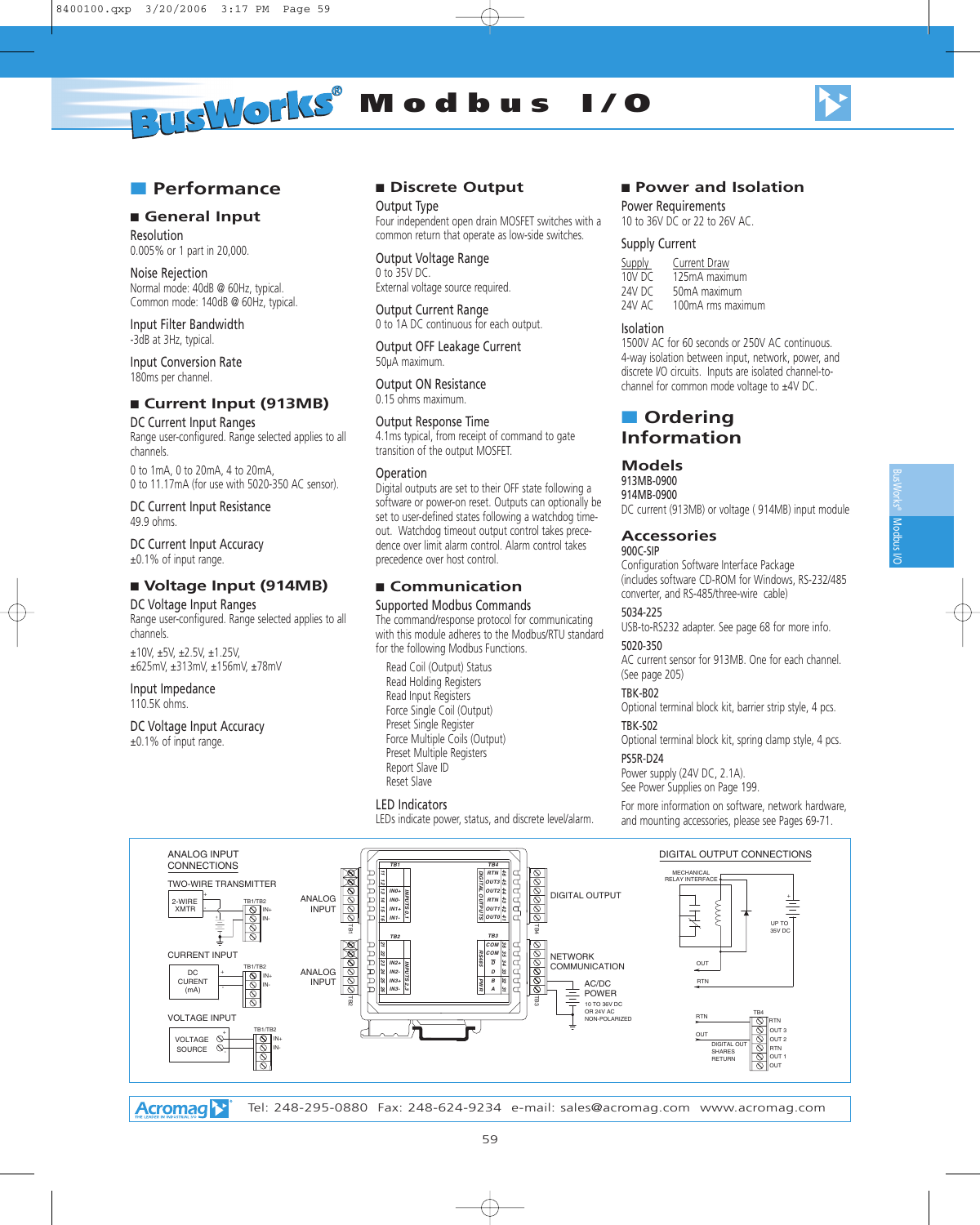

## **Modbus/RS-485 Analog Output Module**



# **917/918MB Multi-Channel Analog Output Modules**

# **DC Current or DC Voltage Outputs**

# **Discrete Outputs**

#### **Models**

917MB: 4 current output channels 918MB: 4 voltage output channels

#### **Analog Output**

917MB: 0 to 20mA, 4 to 20mA, 0 to 1mA DC 918MB: 0 to 10V, 0 to 5V, 0 to 1V DC

#### **Discrete Output**

Four output channels: Open-drain MOSFETs (1A DC loads) 0 to 35V DC

# **Network Communication**

Modbus-RTU high-speed RS-485

#### **Power Requirement**

12 to 36V DC (917MB), 10 to 36V DC (918MB), 24V AC

#### **Approvals**

CE marked. UL, cUL listed Class I; Division 2; Groups A, B, C, D.

# ■ **Description**

These modules drive four analog output channels and also feature four discrete outputs for on/off control. Isolation separates the output, power, and network circuits. Network communication adheres to the industry-standard RS-485 Modbus RTU protocol. AC and DC power sources are supported with nonpolarized, diode-coupled terminals.

The analog outputs generate a signal based on communication from the host. They accommodate wide DC voltage or current ranges.

Discrete outputs provide simple on/off switching capability (open-drain) for external devices.

Combining analog outputs, on/off controllers, and a network interface in a single package, makes this instrument extremely powerful. Multi-channel design adds cost-efficiency and allows high-density mounting. Plus, safe, rugged construction make it reliable for both control room and distributed field I/O use in a broad range of temperature control applications. Custom module configurations are also possible (consult factory for details).

- Standard Modbus RTU protocol with high-speed RS-485 communication (up to 115K bps)
- 12-bit D/A yields 0.1% of span resolution and accuracy
- Four analog outputs in an inch-wide module reduces system costs and saves panel space
- Four discrete outputs enable host-controlled on/off switching
- Heavy-duty 1A solid-state relays provide dependable on/off control of industrial devices
- Self-calibration lowers maintenance costs by reducing periodic manual calibration checks
- Watchdog timers provide a configurable failsafe output state for use when host I/O communication is lost
- Three-way isolation eliminates potential ground loops between power, output, and network circuitry
- Self-diagnostics monitor microcontroller activity to detect operational failures (lock-up) and execute a reset to restore communication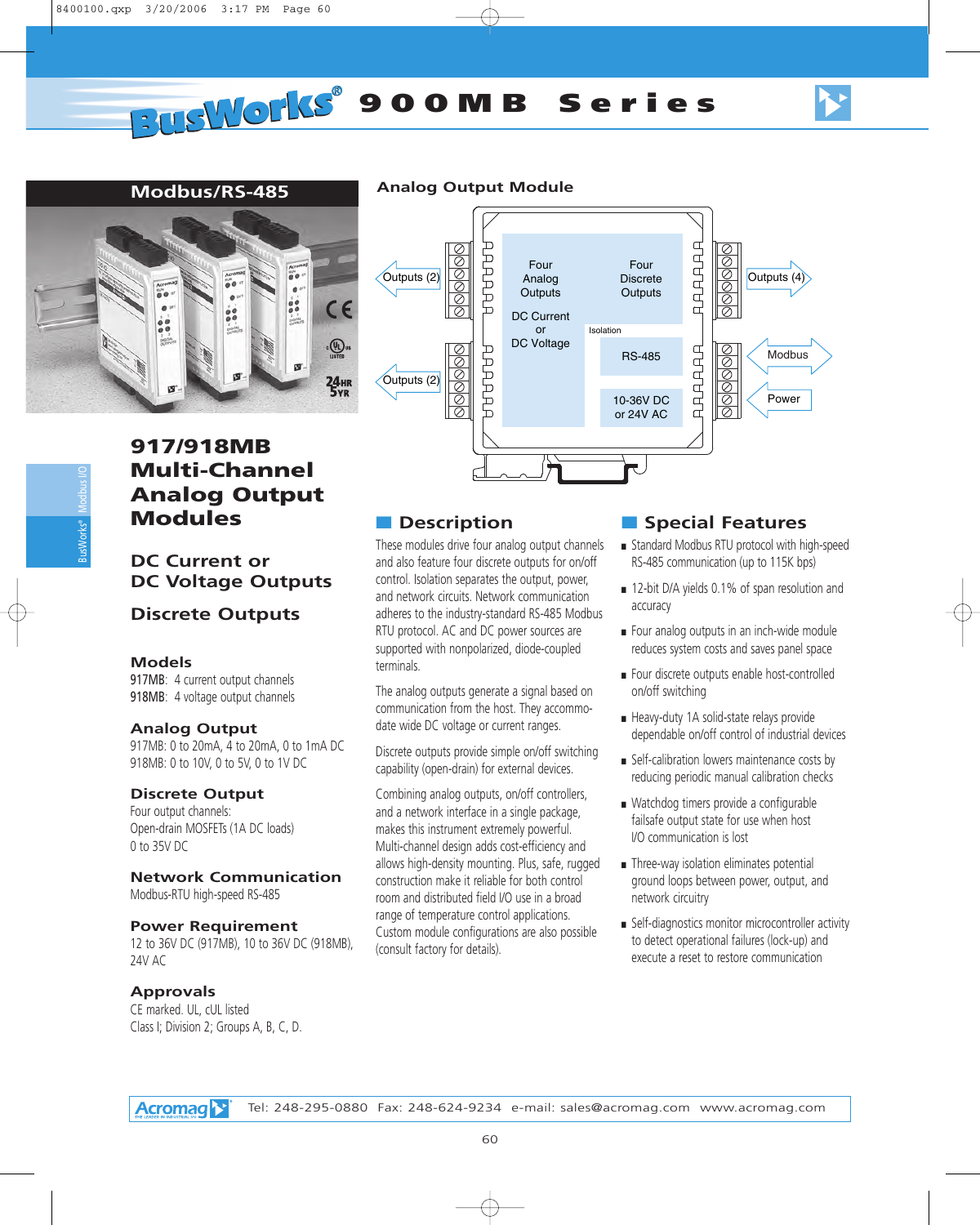**RUSWORKS®** Modbus I/O



# ■ **Performance**

# ■ General Analog Output

Resolution

See current/voltage output specifications for more information.

#### Ambient Temperature Effect

Better than ±0.001% of output span per °C, or ±1.0uV/°C, whichever is greater.

#### Ambient Temperature

Operation (917MB): -25°C to 60°C\* (-13°F to 140°F\*). Operation (918MB): -25°C to 70°C (-13°F to 158°F). Storage: -40°C to +85°C (-40°F to +185°F).

\* Limit 917MB maximum ambient to 50°C (122°F) when using supply voltages less than 15V DC.

## ■ **Current Output (917MB)**

#### DC Current Output Ranges

Range user-configured. Range selected applies to all channels.

| Output Range | Resolution | Accuracy (% span)       |
|--------------|------------|-------------------------|
| 0 to 1mA     | 0.554%     | $±2.0\%$ ( $±0.002mA$ ) |
| 0 to 20mA    | 0.028%     | $±0.1\%$ ( $±0.02mA$ )  |
| 4 to 20mA    | 0.035%     | $±0.1\%$ ( $±0.02mA$ )  |

# Maximum Output Current

22.5mA DC typical.

#### Integral Non-Linearity

 $\pm 0.1\%$  of span or  $\pm 2$  LSB typical, whichever is larger, for spans equal to or greater than 16mA.

Output Compliance

12V minimum, 12.7V typical.

#### Output Load Resistance Range 0 to 630 ohms typical.

#### Response Time

11ms typical into 500 ohms, for measurement to reach 98% of the final value in response to a step command. Actual response time will vary with load.

#### ■ **Voltage Output (918MB)**

#### DC Voltage Output Ranges

Range user-configured. Selection applies to all channels.

| Output Kange | Resolution | Accuracy (% span)    |
|--------------|------------|----------------------|
| 0 to 1V      | 0.274%     | $±0.6\%$ ( $±6mV$ )  |
| 0 to 5V      | 0.055%     | $±0.1\%$ ( $±5mV$ )  |
| 0 to 10V     | 0.027%     | $±0.1\%$ ( $±10mV$ ) |

#### Maximum Output Voltage

11.255V DC typical.

#### Integral Non-Linearity

 $\pm 0.1\%$  of span or  $\pm 2$  LSB typical, whichever is larger, for spans equal to or greater than 5V.

#### Output Current

0 to 10mA DC maximum.

Output Impedance 1 ohm.

Output Short Circuit Protection Included.

#### Response Time

110µs rise time typical, 150µs fall time typical, unloaded, for output to reach 98% of the final value in response to a step command. Time varies with load.

#### ■ **Discrete Output**

#### Output Type

Four independent open drain MOSFET switches with a common return that operate as low-side switches.

#### Output Voltage Range

0 to 35V DC (up to 1A/channel continuous). External voltage source required.

#### Output ON Resistance

0.15 ohms maximum.

#### Operation

Digital outputs are set to their OFF state following a software or power-on reset. Outputs may be set to user-defined states following a watchdog timeout. Watchdog timeout output control takes precedence over limit alarm control. Alarm control takes precedence over host control.



#### Output Response Time

4.1ms typical, from receipt of command to gate transition of the output MOSFET.

#### ■ **Communication**

#### Supported Modbus Commands

The command/response protocol for communicating with this module adheres to the Modbus/RTU standard for the following Modbus Functions.

Read Coil (Output) Status Report Slave ID<br>
Read Holding Registers
Reset Slave Read Holding Registers Read Input Registers Force Single Coil (Output) Preset Single Register Force Multiple Coils (Output) Preset Multiple Registers

LED Indicators

LEDs indicate power, status, and discrete level/alarm.

#### ■ **Power and Isolation**

#### Power Requirements 10 to 36V DC (918MB), 12 to 36V DC (917MB)

22 to 26V AC.

#### Supply Current

Supply Current Draw (917) Current Draw (918) 10V DC Not Recommended 100mA maximum<br>12V DC 275mA maximum 85mA maximum 12V DC 275mA maximum 85mA maximum<br>24V DC 120mA maximum 45mA maximum 24V DC 120mA maximum 24V AC 210mA rms max. 85mA rms max.

#### Isolation

1500V AC for 60 seconds or 250V AC continuous. 3-way isolation between outputs, network, and power circuits.

# ■ **Ordering Information**

#### **Models**

917MB-0900 918MB-0900 DC current (917MB) or voltage (918MB) output module

# **Accessories**

#### 900C-SIP

Configuration Software Interface Package (includes software CD-ROM for Windows, RS-232/485 converter, and RS-485/three-wire cable)

#### 5034-225

USB-to-RS232 adapter. See page 68 for more info.

#### TBK-B02

Optional terminal block kit, barrier strip style, 4 pcs. TBK-S02

Optional terminal block kit, spring clamp style, 4 pcs.

#### PS5R-D24

Power supply (24V DC, 2.1A). See Power Supplies on Page 199.

For more information on software, network hardware, and mounting accessories, please see Pages 69-71.

**Acromag**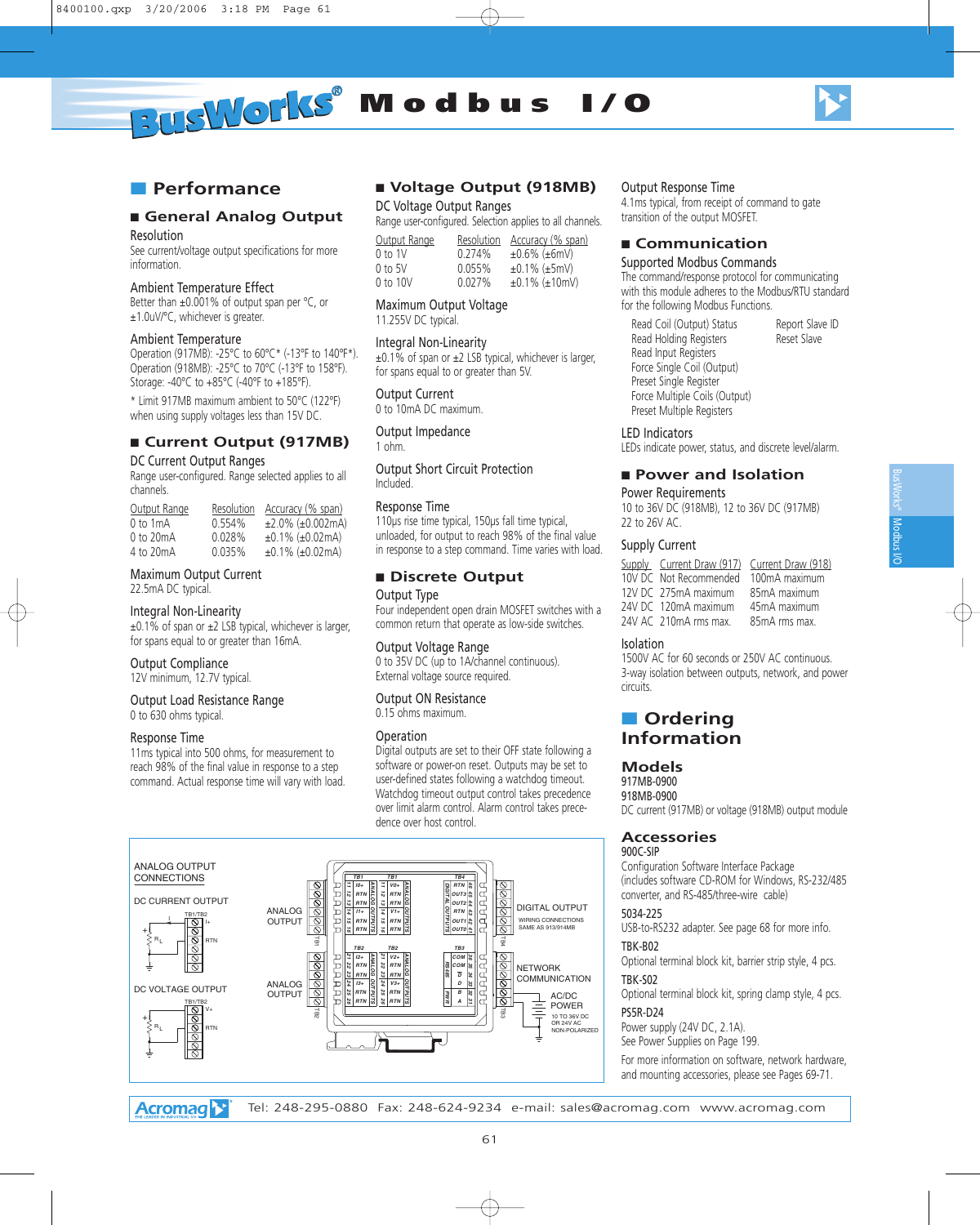# **PUSWOLKS** 900MB Series





# **Modbus/RS-485 Thermocouple/Millivolt Input Module**



# **924MB Multi-Channel Temperature Control Modules**

# **Thermocouple or Millivolt Input**

# **Limit Alarms or Discrete Outputs**

#### **Model**

924MB: 4 input channels

#### **Input**

Four input channels: Thermocouple (types J, K, T, R, S, E, B, N), ±100mV DC

## **Output**

Four output channels: Open-drain MOSFETs (1A DC loads) 0 to 35V DC

#### **Network Communication**

Modbus-RTU high-speed RS-485

## **Power Requirement**

10 to 36V DC, 24V AC

#### **Approvals**

CE marked. UL, cUL listed Class I; Division 2; Groups A, B, C, D.

# ■ **Description**

This signal conditioner is a four-channel analog input module with four discrete outputs. It filters and linearizes thermocouple inputs while providing isolation between input, output, power, and network circuits. Cold junction compensation and upscale/downscale sensor break detection are standard. AC and DC power sources are supported with nonpolarized, diode-coupled terminals.

The programmable inputs accommodate eight thermocouple types plus wide-range millivolt signals. Flexible discrete outputs operate as alarms or on/off controllers. As limit alarms, each discrete output can be configured with high and/or low setpoints exclusively tied to an analog input channel. Alarm trips function without host communication enabling low-cost stand-alone alarms as well as local backup for the primary control system. Otherwise, on/off control is based on commands issued by the host system.

Combining flexible transmitter functions, mixed signal I/O, alarm support, and a network interface in a single package, makes this instrument extremely powerful. Multi-channel design adds cost-efficiency and allows high-density mounting. Plus, safe, rugged construction makes these modules reliable for use in both control room and distributed field I/O applications. Custom module configurations are also possible (consult factory for details).

- Standard Modbus RTU protocol with high-speed RS-485 communication (up to 115K bps)
- 16-bit sigma-delta A/D yields 0.1°C resolution and 0.5°C measurement accuracy
- Thermocouple linearization and sensor break detection ensure reliable measurements
- Four discrete outputs enable local temperature limit alarms or host-controlled on/off switching
- Heavy-duty 1A solid-state relays provide dependable on/off control of industrial devices
- Self-calibration lowers maintenance costs by reducing periodic manual calibration checks
- Watchdog timers provide a configurable failsafe output state for use when host I/O communication is lost
- Four-way isolation eliminates potential ground loops between power, input, output and network circuitry
- Self-diagnostics monitor microcontroller activity to detect operational failures (lock-up) and execute a reset to restore communication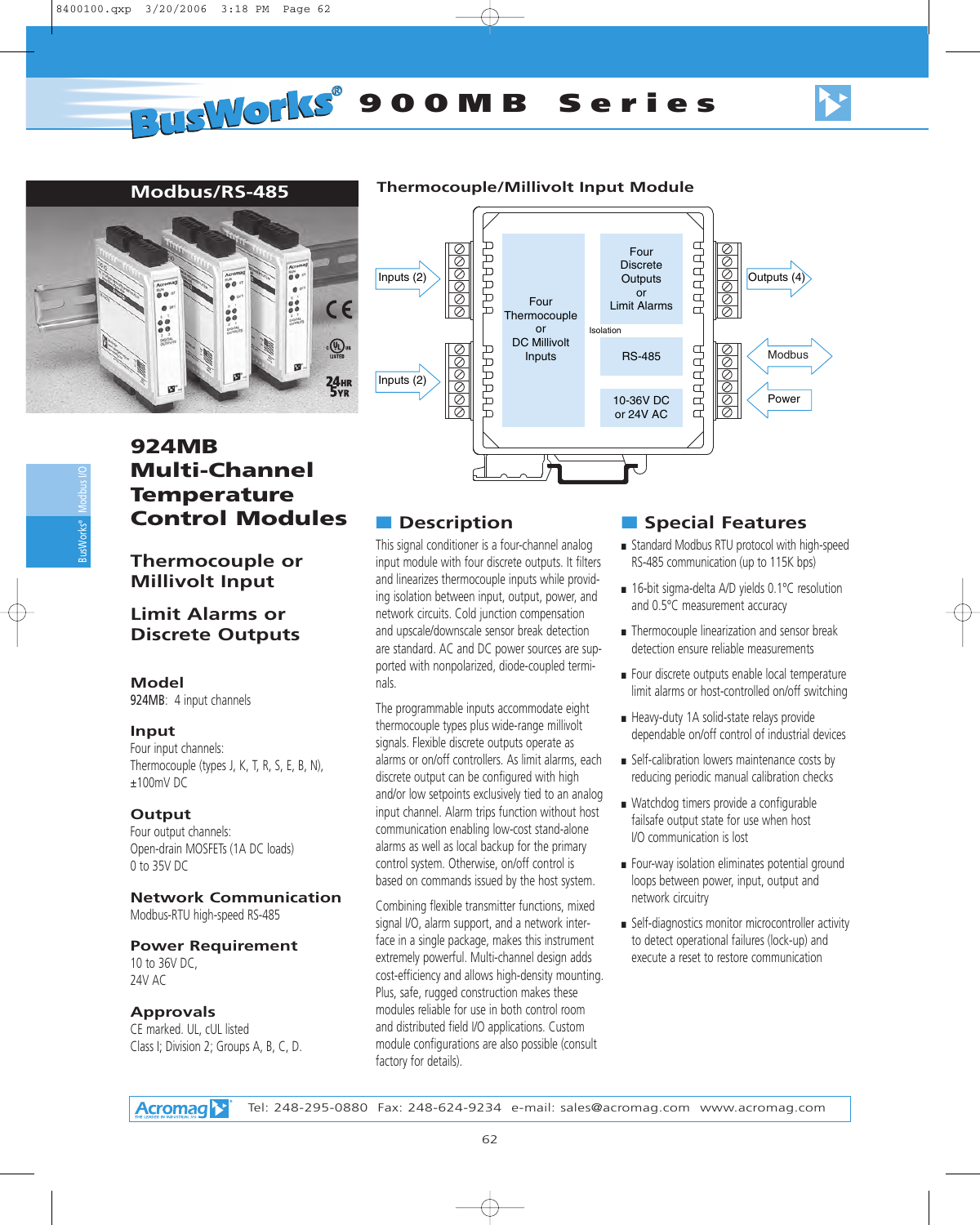

#### ■ **Performance**

#### ■ General Input

Resolution ±100mV DC input: 0.1%. Thermocouple input: 0.1°C (0.18°F).

#### Ambient Temperature Effect

Better than ±0.005% of input span per °C, or ±1.0uV/°C, whichever is greater.

#### Noise Rejection

Normal mode: 40dB @ 60Hz, typical. Common mode: 140dB @ 60Hz, typical.

Input Filter Bandwidth -3dB at 3Hz, typical.

Input Conversion Rate 90ms per channel.

#### ■ **Thermocouple Input**

#### Thermocouple Input Ranges

Thermocouple type user-configured. Type selected applies to all channels. Signal linearization, cold-junction compensation, and open circuit or lead break detection are included.

|         | TC °C Range (°F Range)          | Accuracy         |
|---------|---------------------------------|------------------|
| $\perp$ | -210 to 760°C (-346 to 1400°F)  | $±0.5^{\circ}$ C |
| K       | -200 to 1372°C (-328 to 2502°F) | $±0.5^{\circ}$ C |
| T.      | -260 to 400°C (-436 to 752°F)   | $±0.5^{\circ}$ C |
| R       | -50 to 1768°C (-58 to 3214°F)   | $±1.0^{\circ}$ C |
| ς       | -50 to 1768°C (-58 to 3214°F)   | $±1.0^{\circ}$ C |
| F       | -200 to 1000°C (-328 to 1832°F) | $±0.5^{\circ}$ C |
| B       | 260 to 1820°C (500 to 3308°F)   | $±1.0^{\circ}$ C |
| Ν       | -230 to 1300°C (-382 to 2372°F) | $±1.0^{\circ}$ C |

Note 1: Accuracy is given with CJC switched off. Relative inaccuracy with CJC enabled may increase by  $\pm 0.5$ °C.

#### Thermocouple Break Detection

TC sensor failure can be configured for either upscale or downscale. Selection applies to all channels.

#### ■ **DC Millivolt Input**

Millivolt Input Ranges ±100mV DC.

Millivolt Input Accuracy ±0.1% of input range.

#### ■ Discrete Output

#### Output Type

Four independent open drain MOSFET switches with a common return that operate as low-side switches.

#### Output Voltage Range

0 to 35V DC, 1A DC maximum for each output. External voltage source required.

#### Output ON Resistance

0.15 ohms maximum.

#### Operation

Digital outputs are set to their OFF state following a software or power-on reset. Outputs can optionally be set to user-defined states following a watchdog timeout. Watchdog timeout output control takes precedence over limit alarm control. Alarm control takes precedence over host control.

#### Output Response Time

4.1ms typical, from receipt of command to gate transition of the output MOSFET.

#### ■ **Communication**

Supported Modbus Commands The command/response protocol for communicating with this module adheres to the Modbus/RTU standard for the following Modbus Functions.

Read Coil Read Holding Registers Read Input Registers Force Single Coil Preset Single Register Force Multiple Coils Preset Multiple Registers Report Slave ID Reset Slave

#### LED Indicators

LEDs indicate power, status, and discrete level/alarm.

#### ■ **Power and Isolation**

Power Requirements 10 to 36V DC, 22 to 26V AC.

#### Supply Current

Supply Current Draw 10V DC 100mA maximum<br>24V DC 45mA maximum 45mA maximum 24V AC 85mA rms maximum

#### Isolation

1500V AC for 60 seconds or 250V AC continuous. 4-way isolation between input, network, power and discrete I/O circuits. Inputs are isolated channel-tochannel for common mode voltage to ±5V DC.

# ■ **Ordering Information**

#### 924MB-0900

Thermocouple/millivolt input module

#### 900C-SIP

Configuration Software Interface Package (includes software CD-ROM for Windows, RS-232/485 converter, and RS-485/three-wire cable)

## 5034-225

USB-to-RS232 adapter. See page 68 for more info. TBK-B01

Optional terminal block kit, barrier strip style, 2 pcs. (Does not include terminal block for input wiring.)

#### TBK-S02

Optional terminal block kit, spring clamp style, 2 pcs. (Does not include terminal block for input wiring.)

#### PS5R-D24

Power supply (24V DC, 2.1A). See Power Supplies on Page 199.

For more information on software, network hardware, and mounting accessories, please see Pages 69-71.

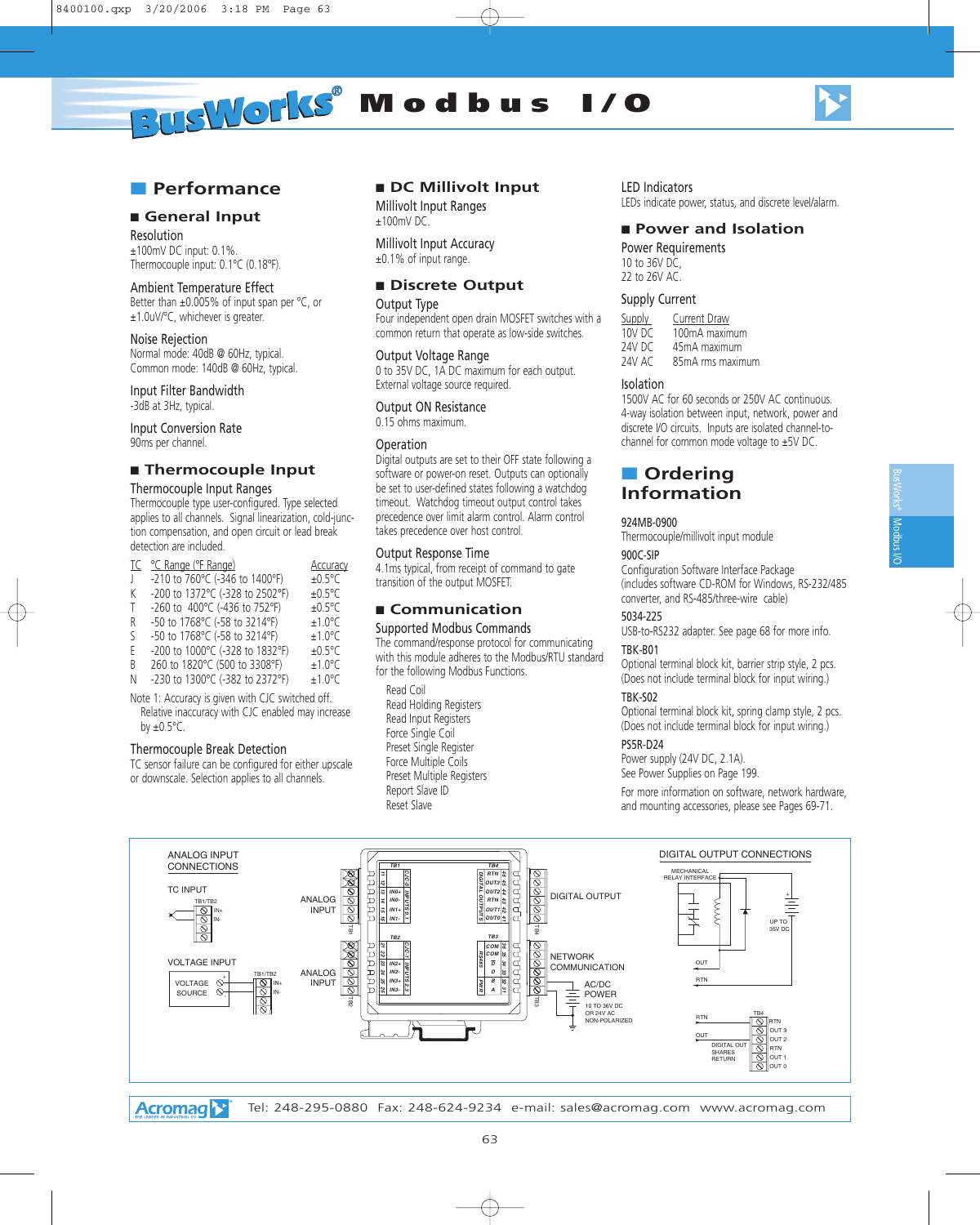

# **Modbus/RS-485 RTD/Resistance Input Module**



# **932/934MB Multi-Channel Temperature Control Modules**

# **RTD or Resistance Input**

# **Limit Alarms or Discrete Outputs**

#### **Models**

932MB: 2 input channels, 2 relay outputs 934MB: 4 input channels, 4 relay outputs

#### **Input**

RTD (100 ohm Pt, 120 ohm Ni, 10 ohm Cu), Resistance (0 to 500 ohms)

**Output** Solid-state relays, Form A, SPST-NO

#### **Network Communication** Modbus-RTU high-speed RS-485

# **Power Requirement**

10 to 36V DC, 24V AC

#### **Approvals**

CE marked. UL, cUL listed Class I; Division 2; Groups A, B, C, D.

# ■ **Description**

This signal conditioner is a dual or quad-channel analog input module with one discrete/relay output per input channel and a Modbus interface. It filters and linearizes RTD or resistance inputs while providing isolation between input, output, power, and network circuits. Lead wire compensation and upscale/downscale sensor break detection are standard. Low voltage AC and DC power sources are supported with nonpolarized, diode-coupled terminals.

The programmable inputs accommodate four RTD types plus wide-range resistance signals. Flexible discrete outputs operate as alarms or on/off controllers. As limit alarms, each discrete output can be configured with high and/or low setpoints exclusively tied to an analog input channel. Alarm trips function without host communication enabling low-cost stand-alone alarms as well as local backup for the primary control system. Otherwise, on/off control is based on commands issued by the host system.

Combining flexible transmitter functions, mixed signal I/O, alarm support, and a network interface in a single package, makes this instrument extremely powerful. Multi-channel design adds cost-efficiency and allows high-density mounting. Plus, safe, rugged construction makes these modules reliable for use in both control room and distributed field I/O applications. Custom module configurations are also possible (consult factory for details).

- Standard Modbus RTU protocol with high-speed RS-485 communication (up to 115K bps)
- 16-bit sigma-delta A/D yields 0.1°C resolution and 0.25°C accuracy (Pt, Ni RTDs)
- RTD linearization and sensor break detection ensure reliable measurements
- Discrete relay outputs enable local temperature limit alarms or host-controlled on/off switching
- Heavy-duty 1A solid-state relays provide dependable on/off control of industrial devices
- Self-calibration lowers maintenance costs by reducing periodic manual calibration checks
- Watchdog timers provide a configurable failsafe output state for use when host I/O communication is lost
- Four-way isolation eliminates potential ground loops between power, input, output and network circuitry
- Self-diagnostics monitor microcontroller activity to detect operational failures (lock-up) and execute a reset to restore communication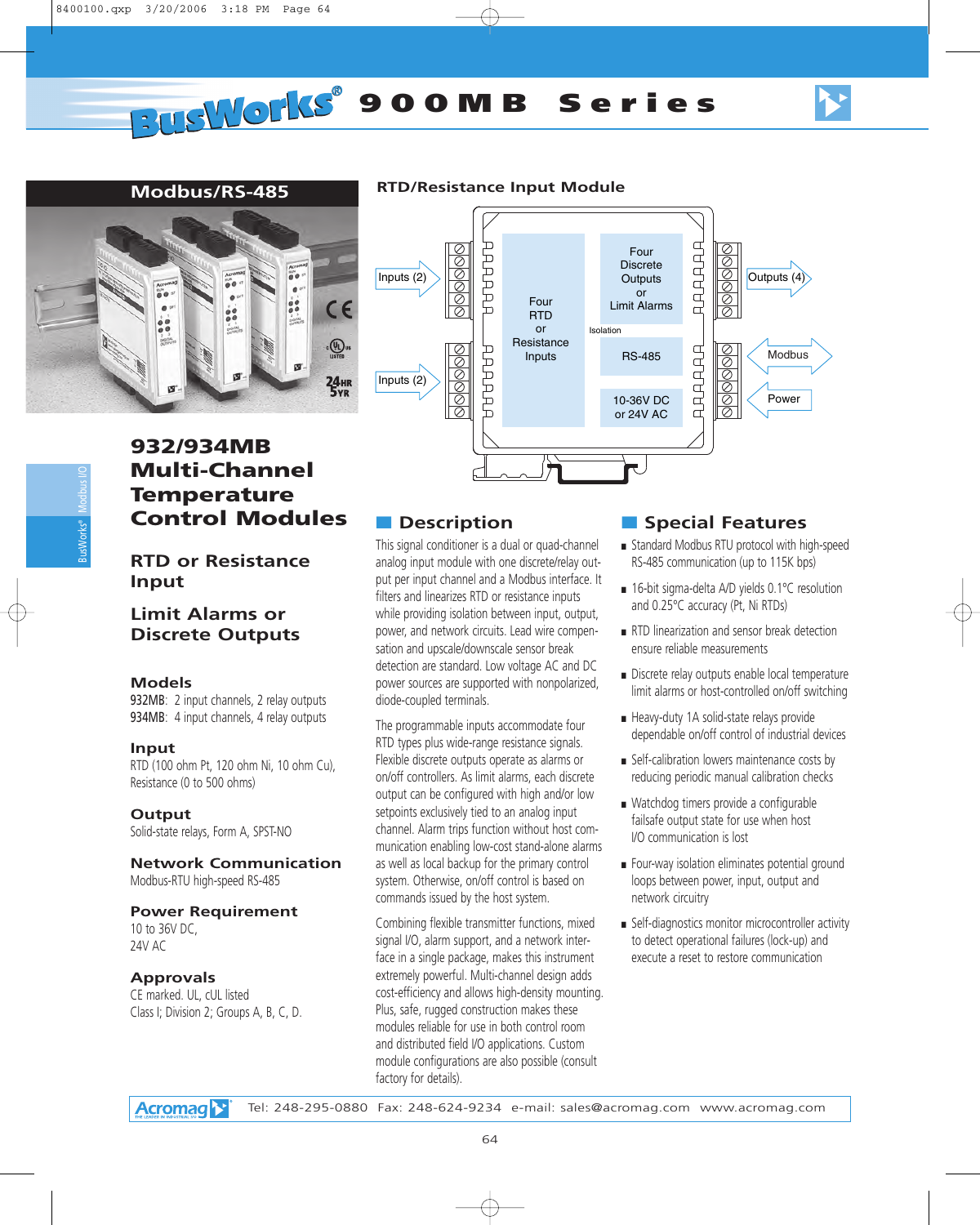

# ■ **Performance**

#### ■ **RTD/Resistance Input**

#### Input Ranges

Input type user-configured. Type selected applies to all channels. RTD linearization, lead wire compensation, and open circuit or lead break detection are included.

| Input Type | Alpha     | Input Range                | Accuracy          |
|------------|-----------|----------------------------|-------------------|
| Pt 100 ohm | 1.3850    | -200 to 850°C              | $±0.25^{\circ}$ C |
| Pt 100 ohm | 1.3911    | $-200$ to 850 $^{\circ}$ C | $±0.25^{\circ}$ C |
| Ni 120 ohm | 16720     | $-80$ to 320 °C            | $±0.25^{\circ}$ C |
| Cu 10 ohm  | 1 4 2 7 2 | $-200$ to $260^{\circ}$ C  | ±1.00°C           |
| Resistance | linear    | 0 to 500 ohms              | $±0.05$ ohm       |

#### Resolution

| Input Type | <u>Alpha</u> | Resolution       |
|------------|--------------|------------------|
| Pt 100 ohm | 1.3850       | $0.1^{\circ}$ C  |
| Pt 100 ohm | 1 3 9 1 1    | $01^{\circ}C$    |
| Ni 120 ohm | 1 6720       | $0.1^{\circ}$ C  |
| Cu 10 ohm  | 1 4272       | $0.2^{\circ}$ C  |
| Resistance | linear       | 7.8125 milliohms |

#### Ambient Temperature Effect

Better than ±0.005% of input span per °C, or ±1.0uV/°C, whichever is greater.

#### Noise Rejection

Normal mode: 40dB @ 60Hz, typical. Common mode: 130dB @ 60Hz, typical.

Input Filter Bandwidth -3dB at 3Hz, typical.

#### Input Conversion Rate 300ms per channel typical.

#### RTD Break Detection

Sensor failure can be configured for either upscale or downscale. Selection applies to all channels.

#### Excitation Current

1mA DC typical, all types.

#### Lead-Wire Compensation

Inherent for 3-wire RTD. The maximum lead resistance is 25 ohms per lead (Pt), 20 ohms per lead (Ni), 10 ohms per lead (Cu). All lead wires must be of equal size and length.

#### ■ **Discrete Output** Output Type

Solid-State Relay (SSR), one Form A (SPST-NO) switch per input channel. Outputs share a common return connection at the RTN terminals for low side switching

Output Voltage Range 0 to 48V DC, 1A DC.

#### Output ON Resistance

0.4 ohms maximum.

#### Output Response Time

4.1ms typical, from receipt of command to gate transition of the output MOSFET.

#### Operation

Digital outputs are set to their OFF state following a software or power-on reset. Outputs can be set to user-defined states following a watchdog timeout.

#### ■ **Communication**

#### Supported Modbus Commands

The command/response protocol for communicating with this module adheres to the Modbus/RTU standard for the following Modbus Functions.

Read Holding Registers Read Coil Read Input Registers<br>
Preset Single Register<br>
Report Slave ID Preset Single Register **Report Slave ID**<br>Porce Multiple Coils **Report Stangle Coil** Force Multiple Coils Preset Multiple Register

#### LED Indicators LEDs indicate power, status, and discrete level/alarm.

#### ■ **Power and Isolation**

#### Power Requirements

10 to 36V DC (56mA max. at 24V DC). 22 to 26V AC (94mA rms max. at 24V AC).

#### Isolation

1500V AC for 60 seconds or 250V AC continuous. 4-way isolation between input, network, power and discrete I/O circuits. Inputs are isolated channel-tochannel for common mode voltage to ±5V DC.

# ■ **Ordering Information**

#### 932MB-0900

Two channel RTD/Resistance input module 934MB-0900

Four channel RTD/Resistance input module

#### **Accessories**

#### 900C-SIP

Configuration Software Interface Package (includes software CD-ROM for Windows, RS-232/485 converter, and RS-485/three-wire cable)

#### 5034-225

USB-to-RS232 adapter. See page 68 for more info. TBK-B02

Optional terminal block kit, barrier strip style, 4 pcs. TBK-S02

Optional terminal block kit, spring clamp style, 4 pcs.

#### PS5R-D24

Power supply (24V DC, 2.1A). See Power Supplies on Page 199.

For more information on software, network hardware, and mounting accessories, please see Pages 69-71.



Optional terminal blocks: barrier strip (left) and spring clamp (right). Cage clamp terminal is standard.



**Acromag**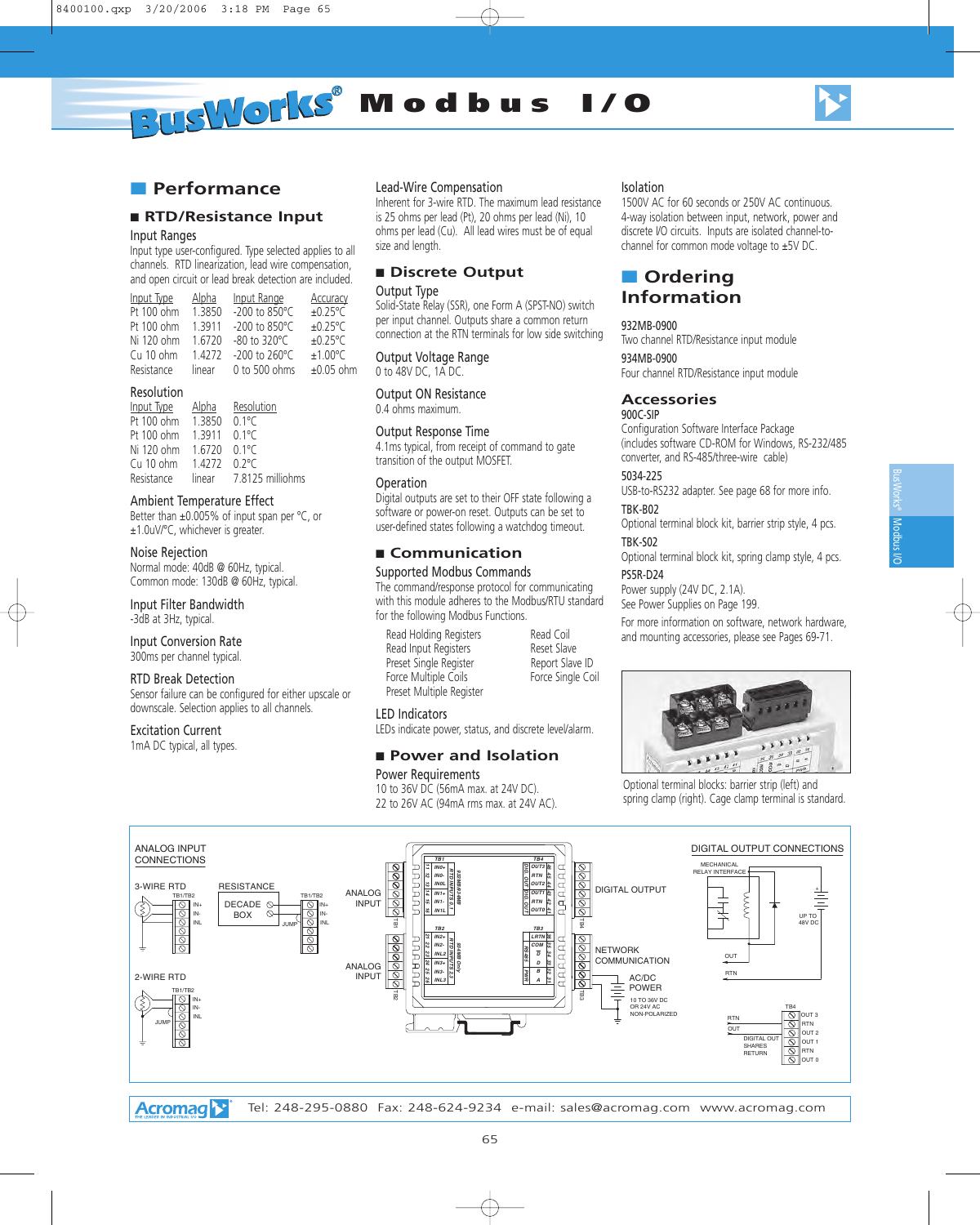

# **Modbus/RS-485**



#### **Frequency/Counter Module**



# **942MB Frequency/ Pulse Counter Modules**

**Periodic or Pulse Waveform Input**

# **Limit Alarms or Discrete Outputs**

#### **Model**

942MB: 2 input channels

#### **Input**

Two input channels: 0 to 50KHz in three selectable ranges Amplitudes up to 140V AC or 200V peak Pulse counter range of 0 to 65535

#### **Output**

Two output channels: Solid-state relays (1A DC loads) 0 to 48V DC

#### **Network Communication** Modbus-RTU high-speed RS-485

#### **Power Requirement** 10 to 36V DC,

24V AC

#### **Approvals**

CE marked. UL, cUL listed Class I; Division 2; Groups A, B, C, D.

# ■ **Description**

This signal conditioner is a two-channel analog input module with discrete outputs and Modbus communication. It conditions periodic or pulse waveform inputs and provides solid-state relays for limit alarms or ON/OFF control.

Versatile inputs accommodate many applications using TTL, magnetic pickups, proximity sensors, or a variety of switches (high/low-side transistor, dry contact, open drain, open collector). Bipolar and unipolar waveforms are supported with a selectable input bias that accepts both zero and non-zero crossing signals. Voltage threshold and relative hysteresis are also user selectable.

Inputs may also function as event counters with separate microcontrollers for each channel. The module counts pulses on the positive or negative edge. It can wrap around to zero for continuous counting, latch at a programmed count value (setpoint), or automatically reset itself to zero after reaching a setpoint value. Software controls enable remote resets. A variety of filters help remove noise, jitter, and other mechanical effects to prevent false counts.

The discrete outputs can operate as independent alarms or provide on/off control regulated by the host system. As limit alarms, each output can be set for high and/or low setpoints exclusively tied to an analog input. These low cost modules are ideal for standalone alarms as well as for local backup of the primary control system.

# ■ **Special Features**

- Standard Modbus RTU protocol with high-speed RS-485 communication (up to 115K bps)
- Separate microcontrollers on each channel for pulse counting and period measurement
- Solid-state relay outputs enable local limit alarms or host-controlled on/off switching
- Bipolar and unipolar input signal support
- Programmable pulse counter functions
- Input filtering functions include hysteresis, averaging, debounce, relay time delay, and alarm deadband controls
- 4-way isolation (input, output, power, network)
- Watchdog timers provide a failsafe output
- Self-diagnostics monitor microcontroller activity to detect operational failures (lock-up) and execute a reset to restore communication



Optional terminal blocks: barrier strip (left) and spring clamp (right). Cage clamp terminal is standard.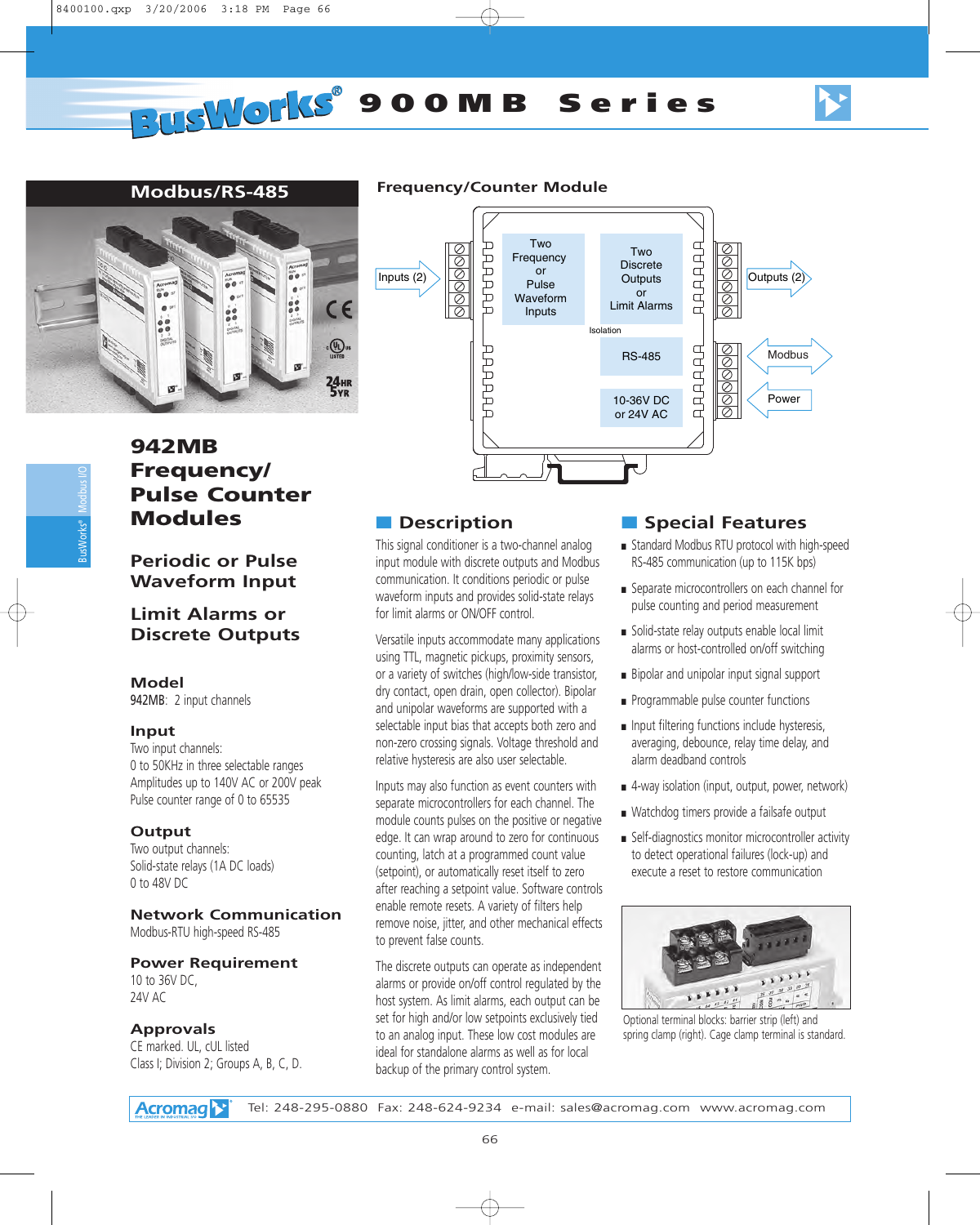

# ■ **Performance**

#### ■ **Frequency/Counter Input**

Input Ranges

Input type user-configured. Applies to both channels.

| Input Range                      | <b>Accuracy</b> | <b>Accuracy over Temp.</b> |
|----------------------------------|-----------------|----------------------------|
| 0 to 100Hz                       | $±0.04$ Hz      | ±0.06Hz                    |
| 0 to 1000Hz                      | $±0.4$ Hz       | ±0.6Hz                     |
| 0 to 50,000Hz                    | ±10Hz           | ±15Hz                      |
| 0 to 65,535 pulses $\pm$ 1 pulse |                 | $±1$ pulse                 |

#### Unipolar Input Configuration

Amplitude: 0 to 3V minimum range, 0 to 200V peak maximum range.

Threshold: Configurable for 1.5V or 5V, typical.

Hysteresis: Configurable for ±25mV (at 1.5V threshold), or ±83mV (at 5.0V threshold), typical.

#### Bipolar (Zero-Crossing) Input Configuration

Amplitude (0-20KHz): ±50mV minimum (with ±25mV hysteresis), or ±150mV minimum (with ±83mV hysteresis), to ±200V peak maximum.

Amplitude (Above 20KHz): ±100mV minimum (with ±25mV hysteresis), or ±200mV minimum (with ±83mV hysteresis), to ±200V peak maximum.

Threshold: 0mV nominal, 0.01V typical with ±25mV hysteresis; 0.03V typical with ±83mV hysteresis.

Hysteresis: Configurable for ±25mV or ±83mV, typical.

#### Resolution

0 to 100Hz input range: 0.01Hz 0 to 1000Hz input range: 0.1Hz 0 to 50,000Hz input range: 1Hz Pulse counter: 1 pulse

#### Minimum Input Pulse Width

10µS (frequency input); 5mS (pulse input).

#### Counting Rate

100Hz maximum counting rate (5mS ON and 5mS OFF for 10mS period or 100Hz).

#### Input Impedance

35K ohms, typical.

ANALOG INPUT

FREQUENCY  $\mathbb{O}^{+}$ generator  $\odot$ 

MAGNETIC  $PICKUP$   $\heartsuit$ 

DRY CONTACT

MAGNETIC INPUT

+

Input Filter Bandwidth -3dB at 35kHz, typical.

#### Input Pullup/Pulldown

Software selectable 2.7K ohm input pullup to +5V and a 1K ohm input pulldown to return. The resistors may also be left floating (none).

#### Input Debounce

0 to 1.375 seconds, configurable in 5mS increments.

#### Noise Rejection

Common mode: 80dB @ 60Hz, typical with 100 ohm input unbalance.

#### ■ Discrete Output

#### Output Type

Solid-State Relay (SSR), one Form A (SPST-NO) switch per input channel. Outputs share a common return connection at the RTN terminals for low-side switching

#### Output Voltage Range 0 to 48V DC, 1A DC.

Output ON Resistance 0.4 ohms maximum.

#### Output Response Time

4.1ms typical, from receipt of command to gate transition of the output MOSFET.

#### Operation

Digital outputs are set to their OFF state following a software or power-on reset. Outputs can be set to user-defined states following a watchdog timeout.

# ■ **Communication**

#### Supported Modbus Commands

The command/response protocol for communicating with this module adheres to the Modbus/RTU standard for the following Modbus Functions.

Read Holding Registers Read Coil Read Input Registers Reset Slave Preset Single Register Report Slave ID Force Multiple Coils **Force Single Coil** Preset Multiple Registers

LED Indicators

LEDs indicate power, status, and discrete level/alarm.

#### ■ **Power and Isolation**

Power Requirements 10 to 36V DC. 22 to 26V AC.

#### Isolation

1500V AC for 60 seconds or 250V AC continuous. 4-way isolation between input, network, power and discrete I/O circuits. Inputs are isolated channel-tochannel for common mode voltage to ±5V DC.

# ■ **Ordering Information**

#### 942MB-0900

Frequency/counter input module

#### **Accessories**

#### 900C-SIP

Configuration Software Interface Package (includes software CD-ROM for Windows, RS-232/485 converter, and RS-485/three-wire cable)

#### 5034-225

USB-to-RS232 adapter. See page 68 for more info. TBK-B02

# Optional terminal block kit, barrier strip style, 4 pcs.

#### TBK-S02

Optional terminal block kit, spring clamp style, 4 pcs. PS5R-D24

Power supply (24V DC, 2.1A). See Power Supplies on Page 199.

For more information on software, network hardware, and mounting accessories, please see Pages 69-71.

OUT 0

DIGITAL OUTPUT CONNECTIONS CONNECTIONS<br> **CONNECTIONS**<br>
FREQUENCY INPUT LOW-SIDE SWITCH **DIGITAL DIGITAL DIGITAL DIGITAL DIGITAL** *TB1 TB4* MECHANICAL RELAY INTERFACE *NC FREQ. 45 46 12 FRQ0* FREQUENCY INPUT<br>"L"\JILTL LOW-SIDE SWITCH *13 RTN INPUT* DIGITAL OUTPUT + (Open Collector/Drain) ANALOG *OUTPUTS* TB1 *14 OUT1 43* Ş *NC* INPUT *15 FRQ1 0, RTN 42* ରଚ FRQ0 FRQ0 *16 RTN OUT0 36 41* UP TO 48V DC  $-$  RTN RTN TB1  $\overline{R}$ *TB3* FRQ1 HIGH-SIDE SWITCH *COM* **THEFT** RTN *RS485* NETWORK (Open Collector/Drain) *COM 33 34 35*  $\overline{D}$ OUT **COMMUNICATION** V+ V+ *D* RTN  $F_{\text{DQ}}$ AC/DC *<sup>B</sup> PWR 31 32* or POWER RTN *A* FRQ0 TB3 RTN 10 TO 36V DC OR 24V AC NON-POLARIZED TB4 RTN TTL V+ RTN ÷ OUT 3 OUT OUT 2 **FRO** FRQ0 DIGITAL OU RTN RTN RTN SHARES RETURN  $\overline{a}$ 

**Acromag**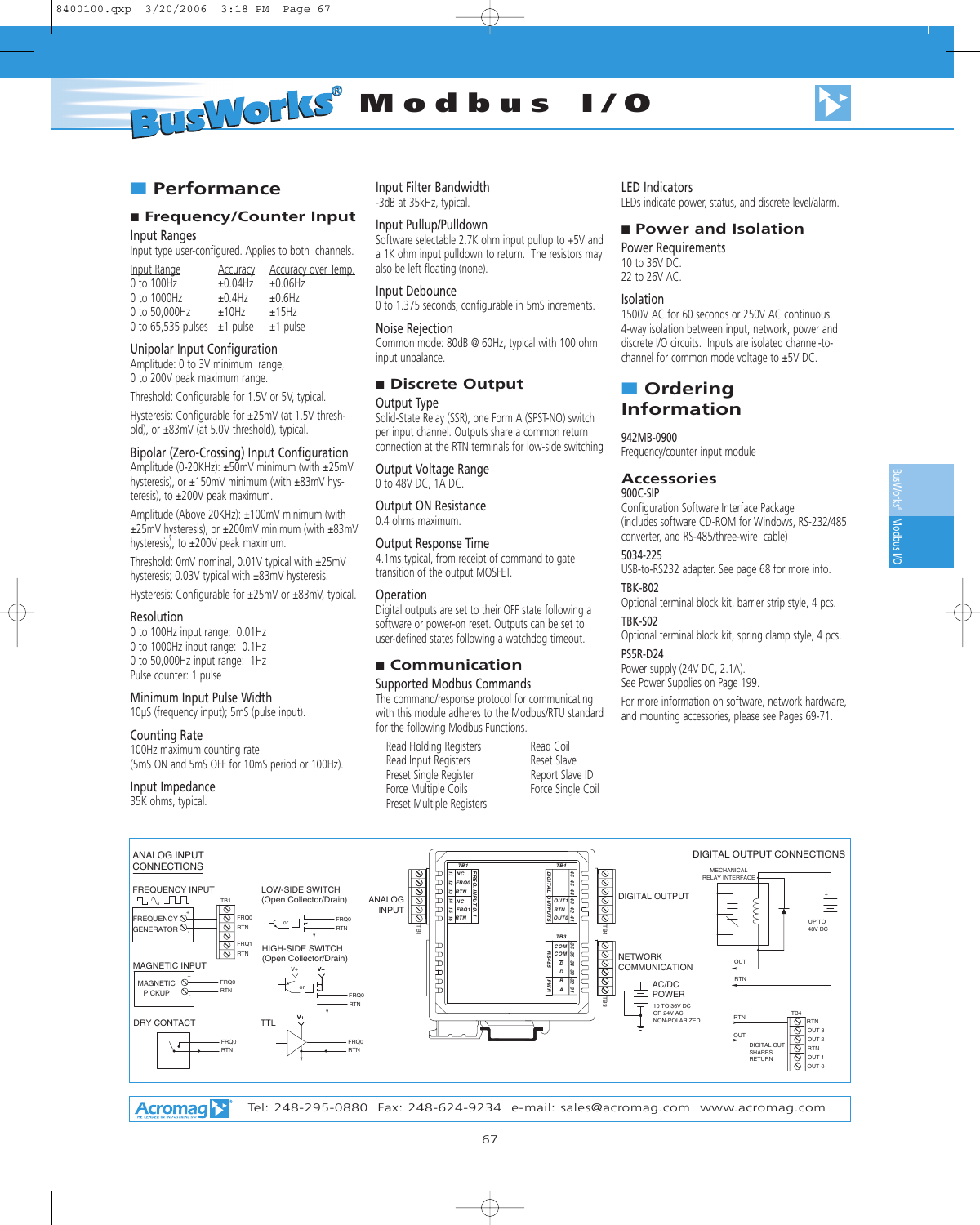# **900MB Series Technical Diagrams**



**Acromag** 

68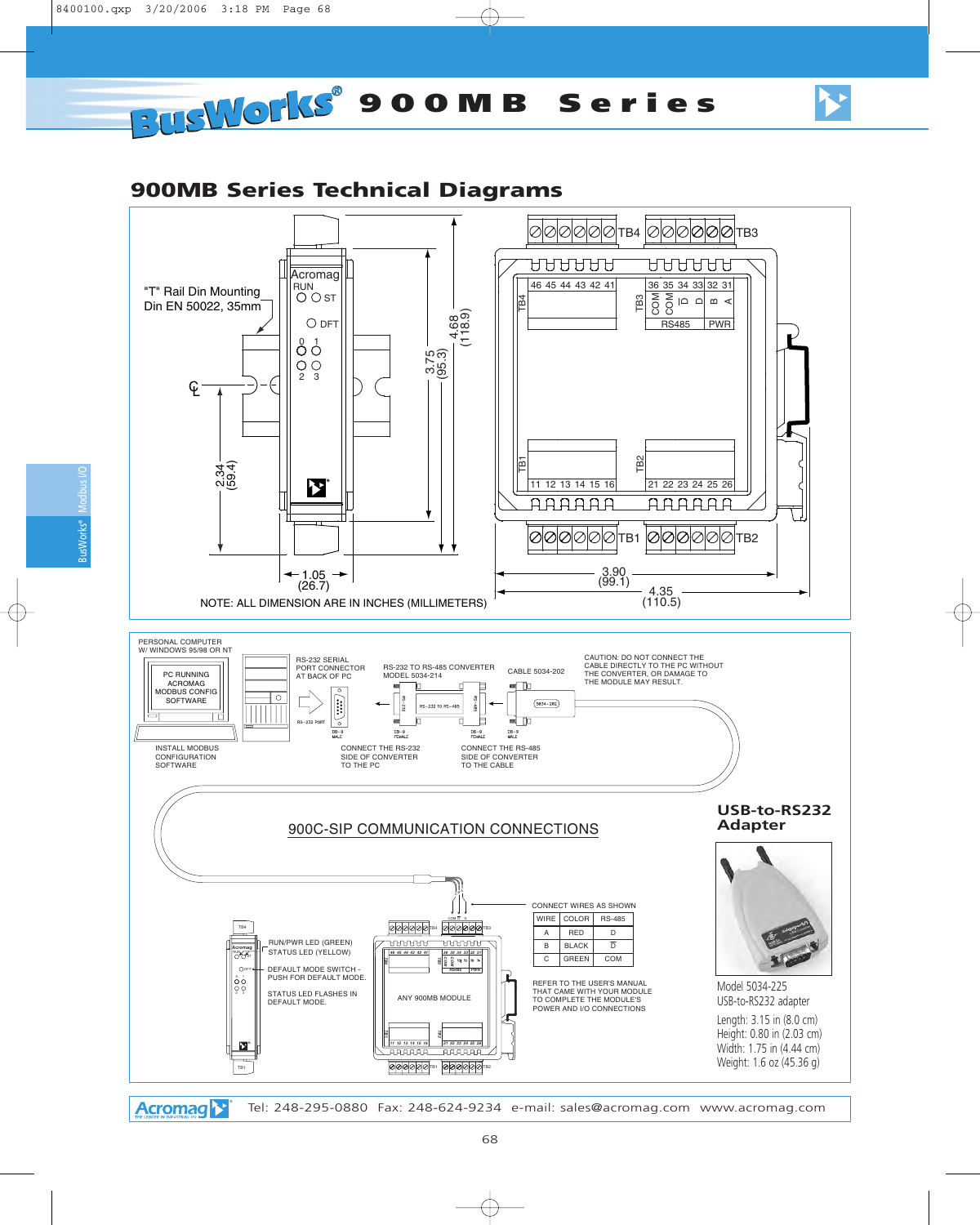



# **Configuration Kit**



# **Software Interface Package**

This package includes Windows® Configuration Software, an RS-232-to-485 Serial Port Converter, and an RS-485 Signal Cable. These components provide everything you need to set up a Series 900 I/O module from your desktop PC before installing it on the network.



# ■ **Ordering Information**

#### 900C-SIP

Software Interface Package. Includes Configuration Software (5034-186), Non-isolated RS-232 to RS-485 Serial Port Converter (5034-214), and RS-485 Cable (5034-202).

Items can also be ordered separately below.

#### 5034-186

Configuration Software for Windows (95/98/2000/ME/ NT4/XP) on CD-ROM.

#### 5034-214

Non-isolated RS-232 to RS-485 Serial Port Converter, DB-9F to DB-9F.

#### 5034-202

PS5R-D24

RS-485 to 3-wire Cable Converter, DB-9M to 3 x 12AWG RS-485 Cable, 8 ft.

■ **Ordering Information** 

## **Network Power**



# **Universal 50W Power Supply**

The PS5R-D24 is the ideal power source to drive your network.

Input Power Requirement Universal power 85 to 264V AC, 105 to 370V DC

**Output** 24V DC, 2.1A (50W)





# **DIN-Rail Mounting**

For your convenience, Acromag offers several mounting accessories to simplify your system installation. Our 19" rack-mount kit provides a clean solution for mounting your I/O modules and a power supply. Or you can buy precut DIN rail strips for mounting on any flat surface.



Dimensions in inches (mm).

# ■ **Ordering Information**

20RM-16-DIN 19" rack-mount kit with DIN rail.

DIN RAIL 3.0 DIN RAIL 16.7 DIN rail strip, Type T, 3 inches (75mm) or 16.7 inches (425mm)

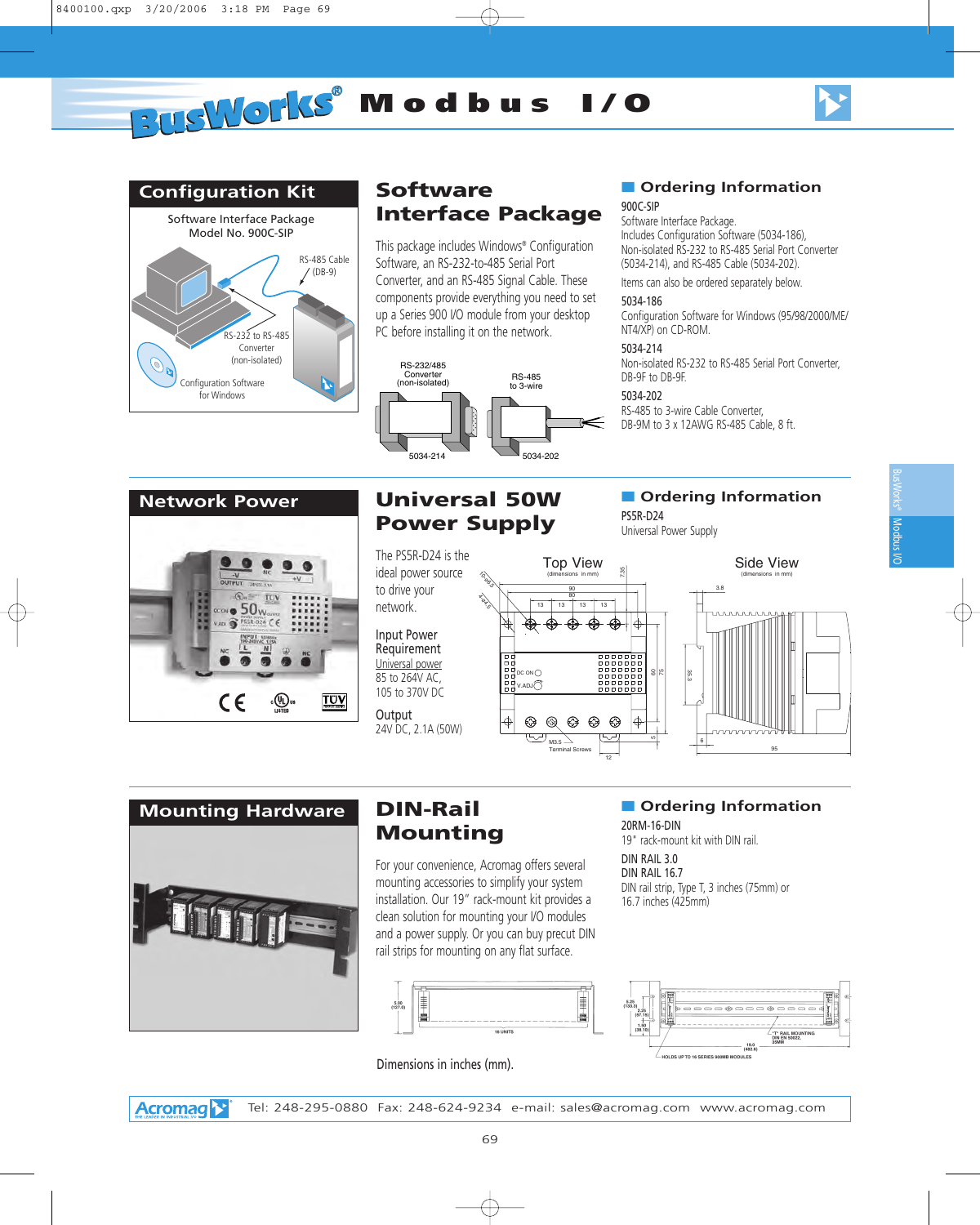# **PUSWOMS** 900MB Series



#### **RS-232 to RS-485**



# **4SCC-TTM Isolated Signal Converter**

This unit provides an isolated interface between the host PC's RS-232 port and RS-485 Modbus network devices. Signal conversion is bidirectional with operation that is transparent to all devices. The RS-485 network supports up to 32 devices (including the 4SCC-TTM Converter) across 4000 foot distances. Installation of additional network devices or extending the distance requires the 4SCR-TTM Network Repeater.





Dimensions in inches (mm). Shipping Weight 3.0 lbs. (1.4 kg) packed.

#### **Specifications**

Baud Rates Switch-selectable from 300 to 38.4K baud.

Duplex Half duplex only.

#### Network Termination Resistors

Two terminal blocks and 120 ohm resistors provided to terminate both ends of the RS-485 network.

Wiring Connectors

Terminal blocks with screw clamps for 14-26AWG.

Operating Temperature Range -25 to 60°C (-13 to 140°F).

Isolation

Withstands 1500V AC surge for 60 seconds (250V AC or 354V DC continuous).

#### ■ **Ordering Information**

4SCC-TTM-1

Signal Converter, 115V AC (power cord included) 4SCC-TTM-2

Signal Converter, 230V AC (power cord included)

5020-924

Signal Cable, 8ft. long, DB-9 to three wires. Connects PC's RS-232 port to 4SCC-TTM-x.

#### **RS-485 to RS-485**





# **4SCR-TTM Isolated Network Repeater**

This unit isolates and boosts RS-485 signals to extend communication distances or increase the number of devices on the network. Each Repeater permits the addition of a network branch with up to 32 devices (including the 4SCR-TTM) and will transmit RS-485 signals another 4000 feet. Operation is transparent to all devices and no handshaking is required. Two terminal blocks are provided for 120 ohm resistors to terminate both ends of the network branch.



Dimensions in inches (mm). Shipping Weight 3.0 lbs. (1.4 kg) packed.

#### **Specifications**

Baud Rates

Switch-selectable from 300 to 38.4K baud.

Duplex

Half duplex only.

#### Network Termination Resistors

Two terminal blocks and 120 ohm resistors provided to terminate both ends of the RS-485 network.

RS-485 Wiring Connectors Terminal blocks with screw clamps for 14-26AWG.

Power Wiring Connections Terminal block with screw clamps for 12-18AWG.

Operating Temperature Range  $-25$  to  $60^{\circ}$ C ( $-13$  to  $140^{\circ}$ F).

Isolation Withstands 1500V AC surge for 60 seconds (250V AC or 354V DC continuous).

#### ■ **Ordering Information**

4SCR-TTM-1 Signal Converter, 115V AC power 4SCR-TTM-2 Signal Converter, 230V AC power 40LC-GBW-1 115V AC power cord